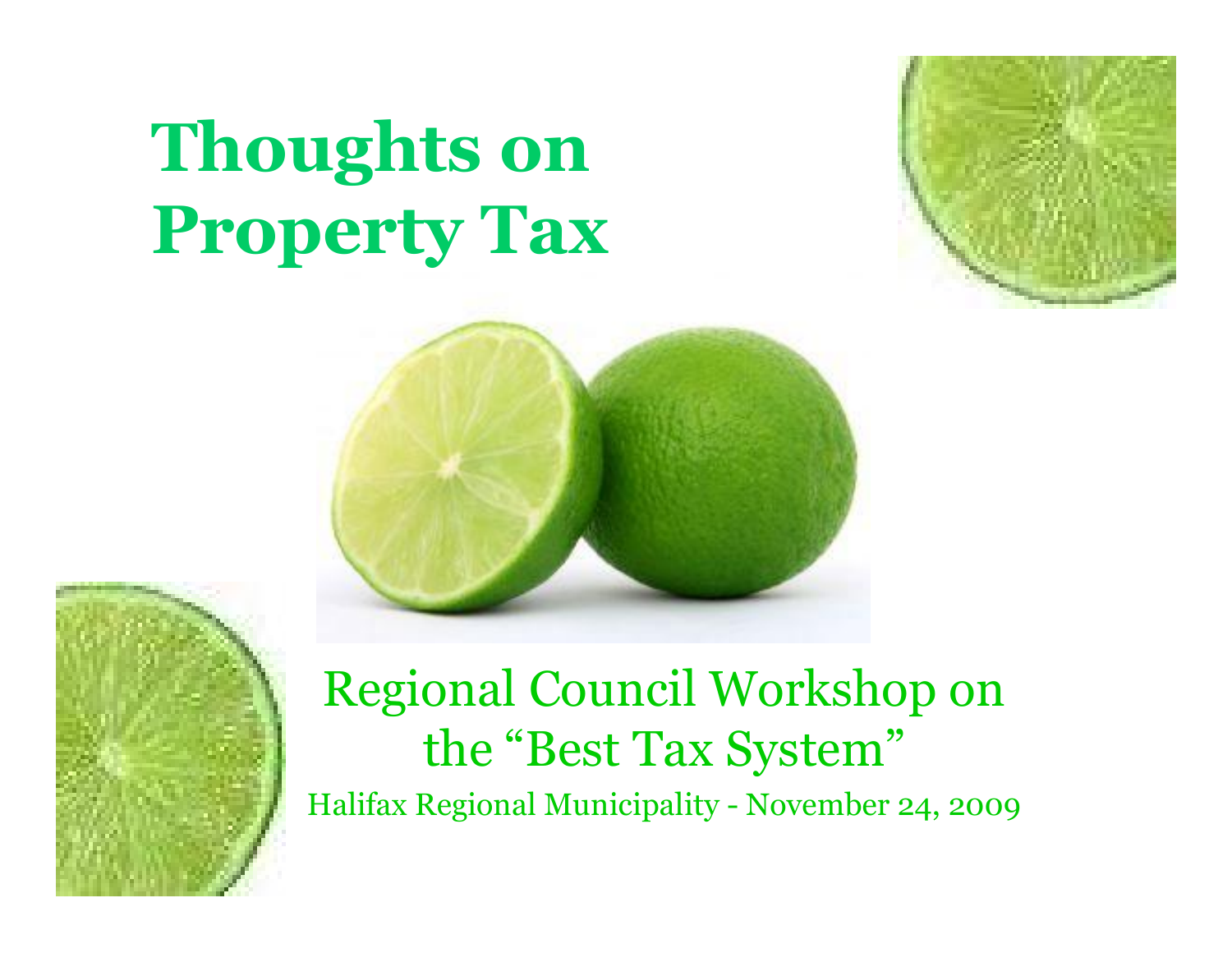# **The Assessment Cap**

- The Assessment for a home cannot rise more than the Consumer Price Index (CPI).
- Example:
	- –2008 Market Value of \$100,000
	- –2009 Market Value of \$110,000  $(+10%)$ 
		- But, CPI is 3.4%, so
	- –2009 Taxable Value is \$103,400  $(+3.4\%)$



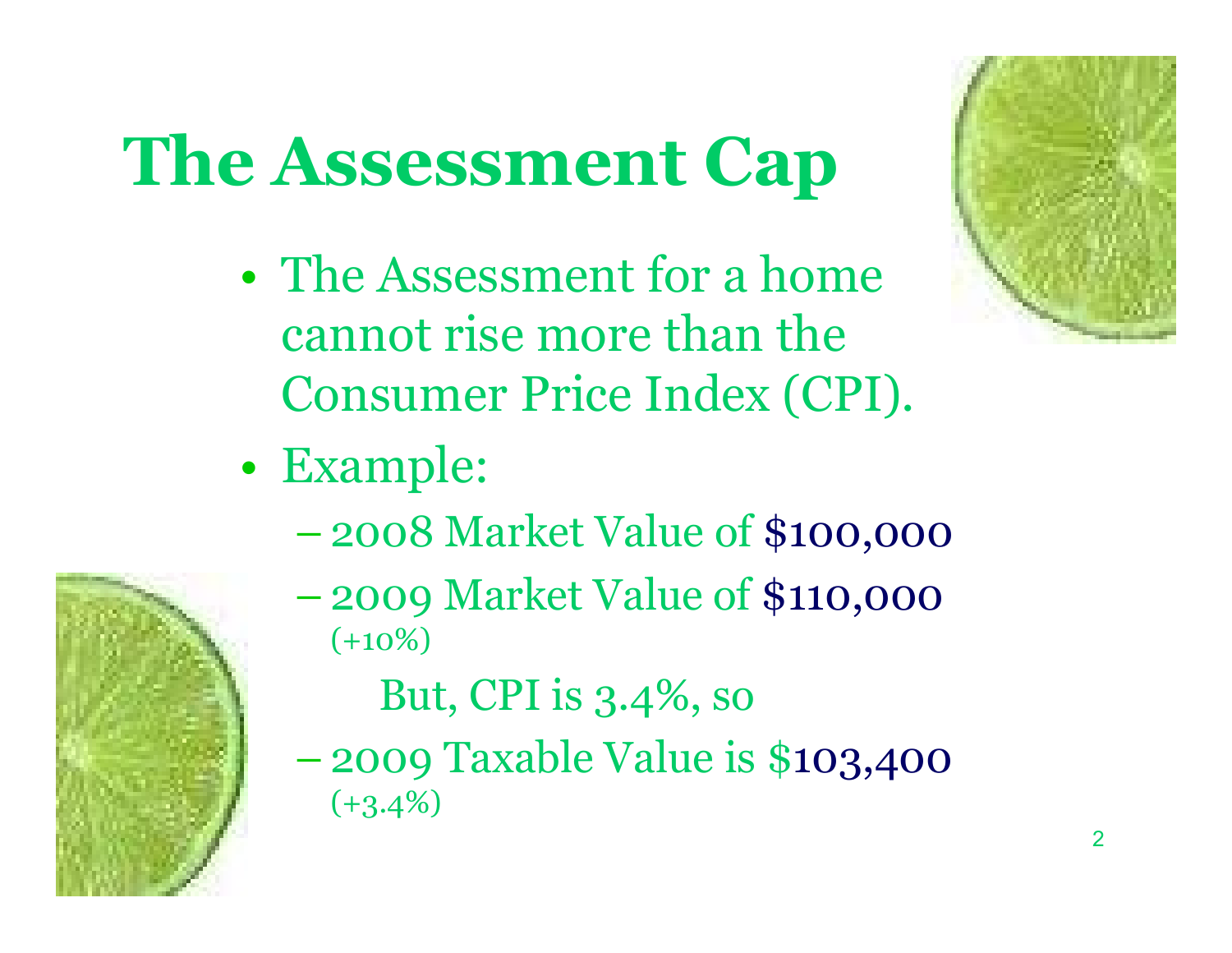# **Six Identical Homes**

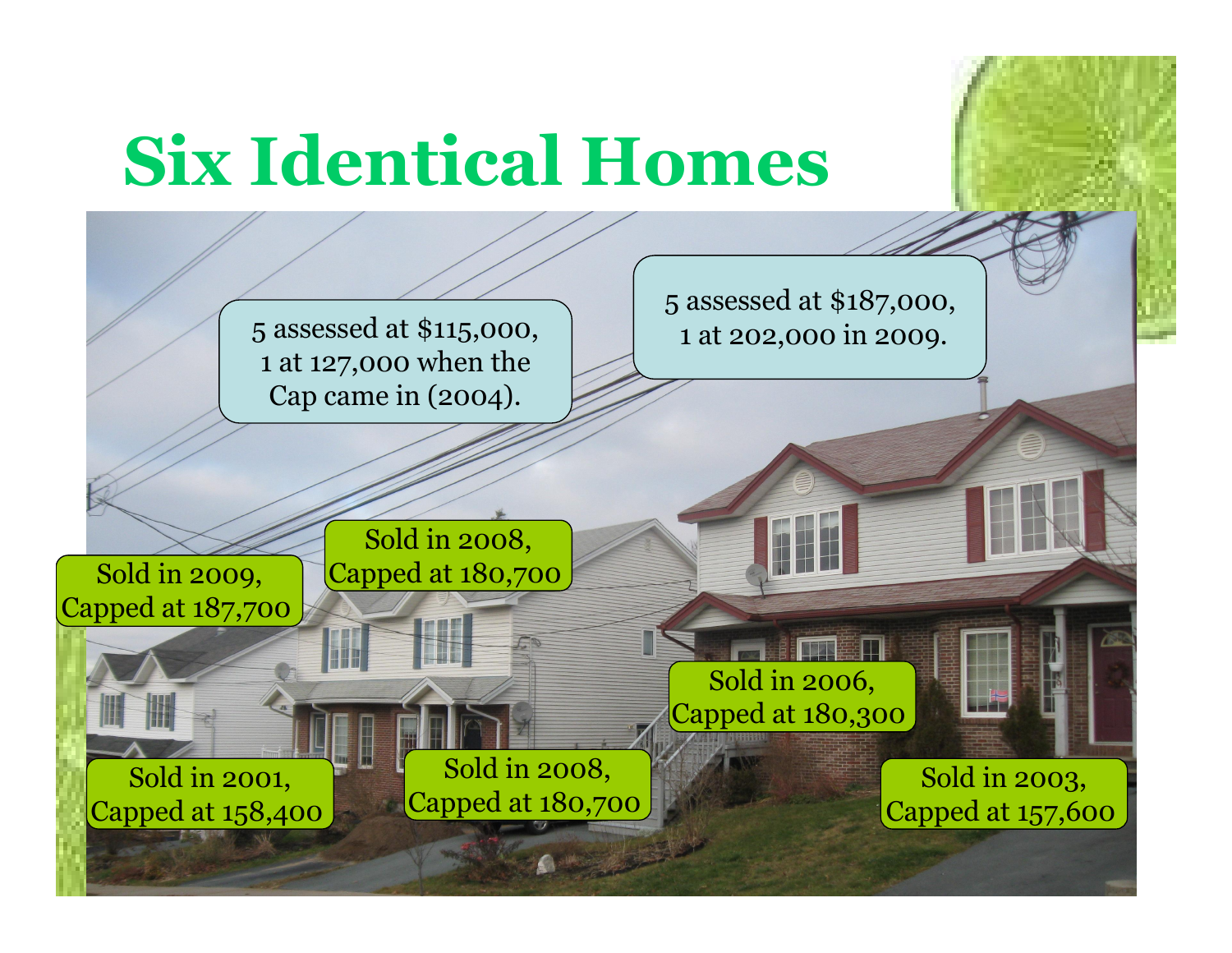# **Assumptions**

• There are lots of tools and approaches that we can experiment with.



• These are not proposals but might help us focus on our objectives.

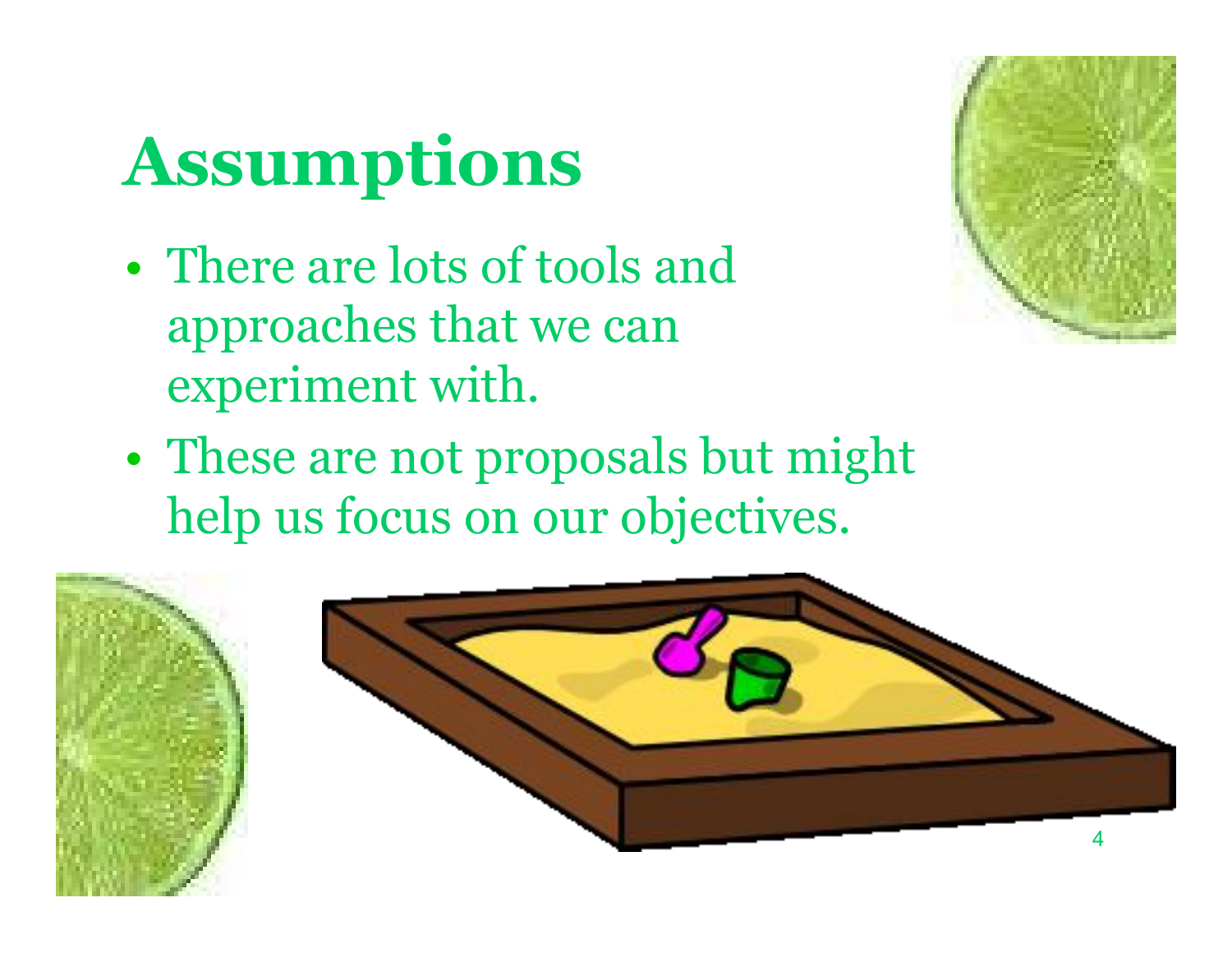### **Suggestions Preliminary Analysis based on 2007**

- Tax Reform
	- Draft Tax Model
	- –By Assessment
	- –For Solid Waste
- Single Tax Rate
- Adjustment for Middle-Value Homes
- Councillor Adams Approach
- Low and Middle Income Approaches



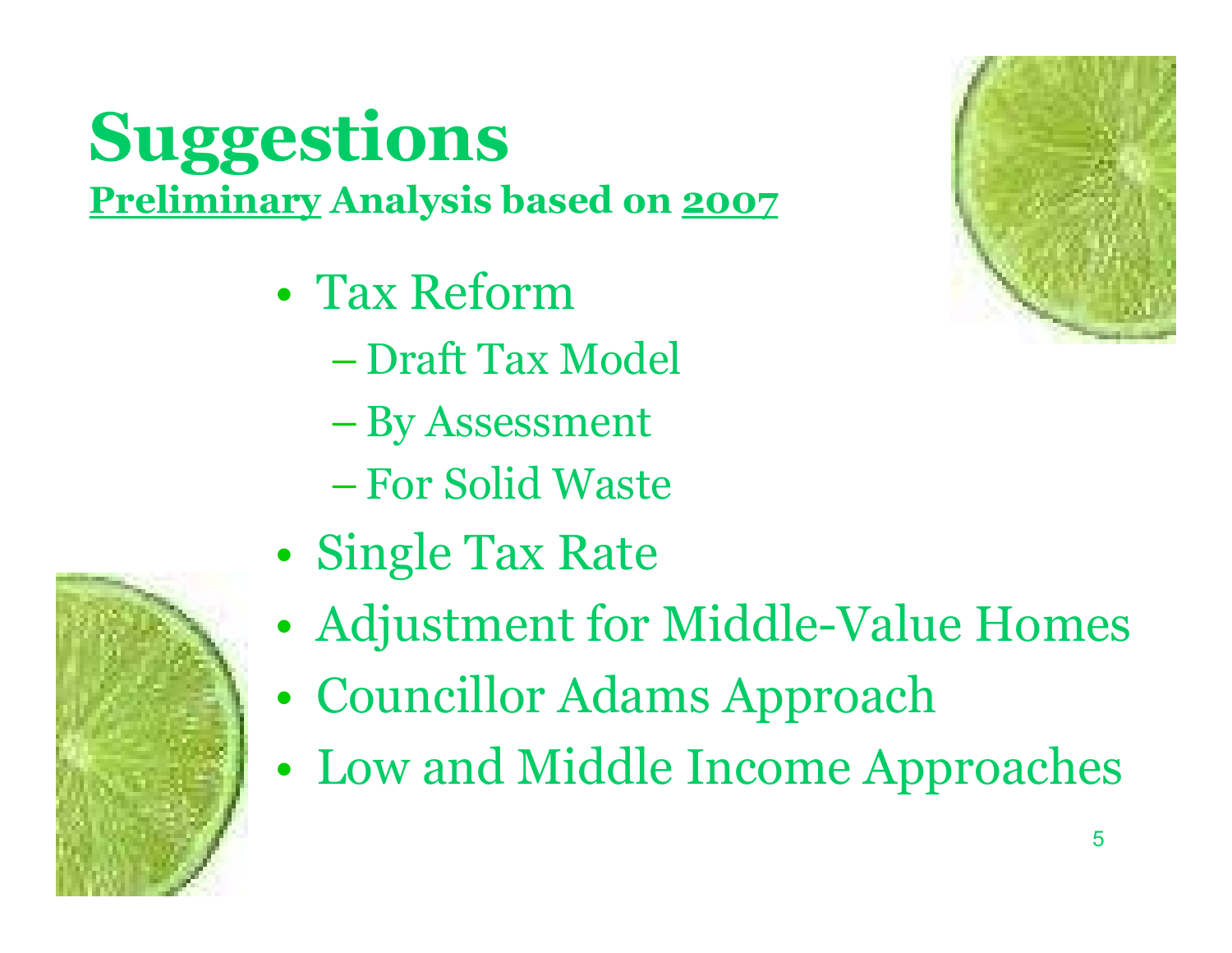# **Nine Municipal Services, Nine Municipal Tax Rates**

| <b>Receive</b>                       | Access, Cause and/or<br>Benefit                                                       | <b>Benefit</b>                                                                                                                    |
|--------------------------------------|---------------------------------------------------------------------------------------|-----------------------------------------------------------------------------------------------------------------------------------|
| Individuals                          | <b>Communities</b>                                                                    | Region                                                                                                                            |
| <b>Individual Charges:</b>           | <b>Common Tax Rates:</b>                                                              | <b>Regional Tax Rate:</b>                                                                                                         |
| Hydrants<br>$\mathbf{1}$             | <b>Local Recreation</b>                                                               | Police                                                                                                                            |
| Solid Waste<br>2                     | Local Sidewalks<br>5 <sup>1</sup>                                                     | Fire                                                                                                                              |
| <b>Local Roads</b><br>3 <sup>1</sup> | Local Transit<br>6                                                                    | Libraries                                                                                                                         |
|                                      | <b>Zone Tax Rates:</b><br>Regional Roads (4 Zones)<br>Regional Transit (4 Zones)<br>8 | <b>Multi-District Facilities</b><br>Sports and Event Facilities<br><b>Recreation Programs</b><br><b>Support Services</b><br>Other |
|                                      | Note: Provincial Property Tax remains unchanged.                                      | 6                                                                                                                                 |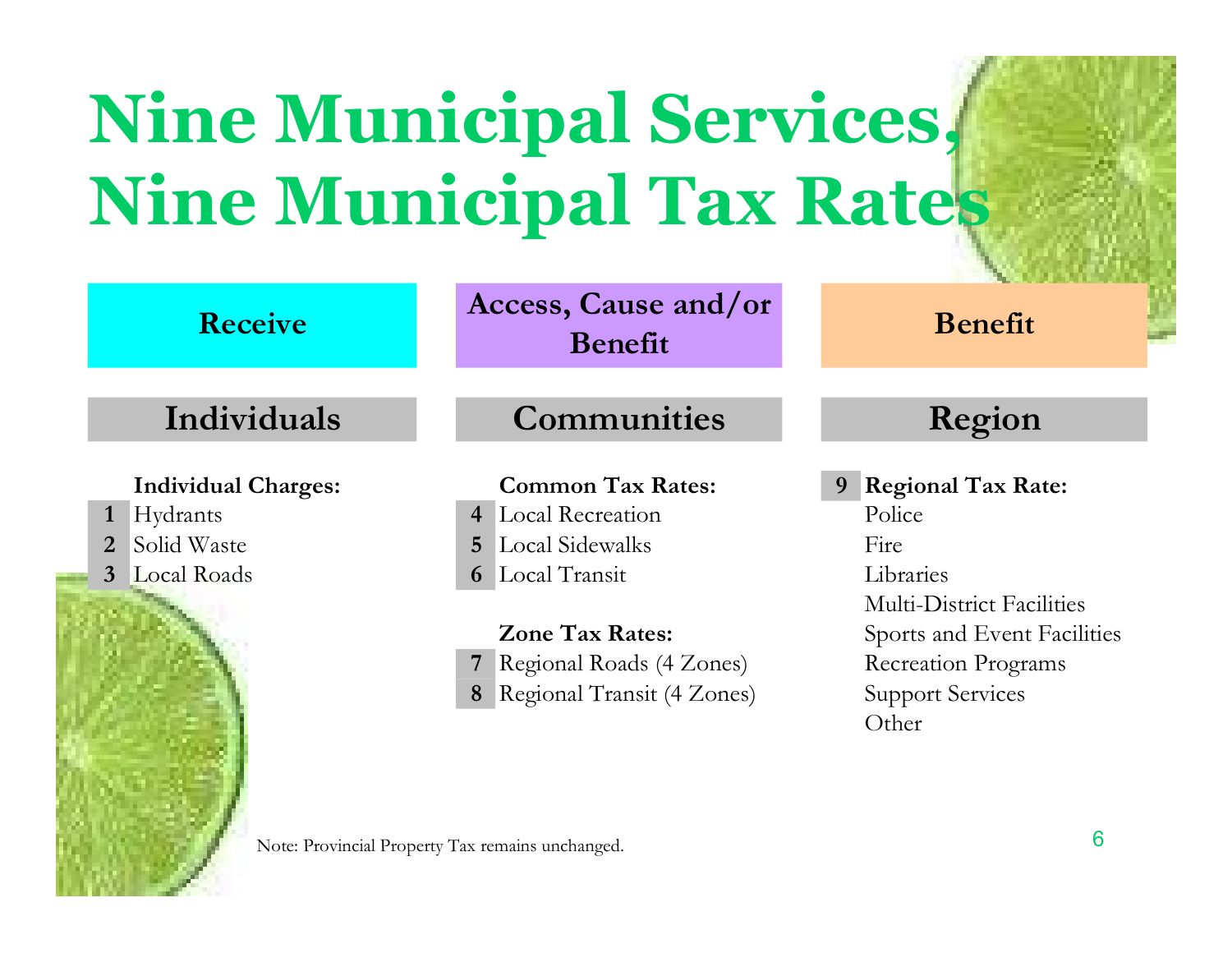### **Tax Rates: Current vs Draft Tax Model**

(on a Single Family Home in the Regional Centre)

#### **Current Tax System Draft Tax Model**

#### **Service:**

| Hydrants                           | Area Rate if within 1,200 feet | 1.4 cents   | Area Rate if within 1,200 feet  | 116            |
|------------------------------------|--------------------------------|-------------|---------------------------------|----------------|
| Local Transit                      | Area Rate if within 1 km walk  | 8.8 cents   | Area Rate if within 1 km walk   | 140            |
| Regional Transit                   | Area Rate (with 2 Rates)       | 4.5 cents   | Area Rate (with 4 Rates)        | 25             |
| Local Sidewalks                    | Urban General Tax Rate         | 1.7 cents   | Area Rate if within 1 km walk   | 48             |
| <b>Local Recreation Facilities</b> | Urban/Suburban Tax Rate        | $0.6$ cents | Area Rate if within 7.5 km      | 36             |
| Crosswalk Guards                   | Urban/Suburban Tax Rate        |             | included in Regional Tax Rate   | $\overline{0}$ |
| Solid Waste                        | General Tax Rate for all       |             | Area Rate (if receives pick-up) | 256            |
| <b>Local Roads</b>                 | General Tax Rate for all       | 67.9 cents  | Area Rate (if on public road*)  | 176            |
| <b>Regional Roads</b>              | General Tax Rate for all       |             | Area Rate (with 4 Rates)        | 45             |
| <b>Regional Tax Rate</b>           | General Tax Rate for all       |             | General Tax Rate for all        | 474            |
| Total                              |                                | 84.9 cents  |                                 | 1,316          |

Low Income Relief

up to  $$850$ , income cutoff of  $$29,000$  up to  $$1,300$ , income cutoff of  $$36,600$ 

Note: Current Tax System shows 2009 tax rates, Tax Reform uses 2007 pro forma tax rates.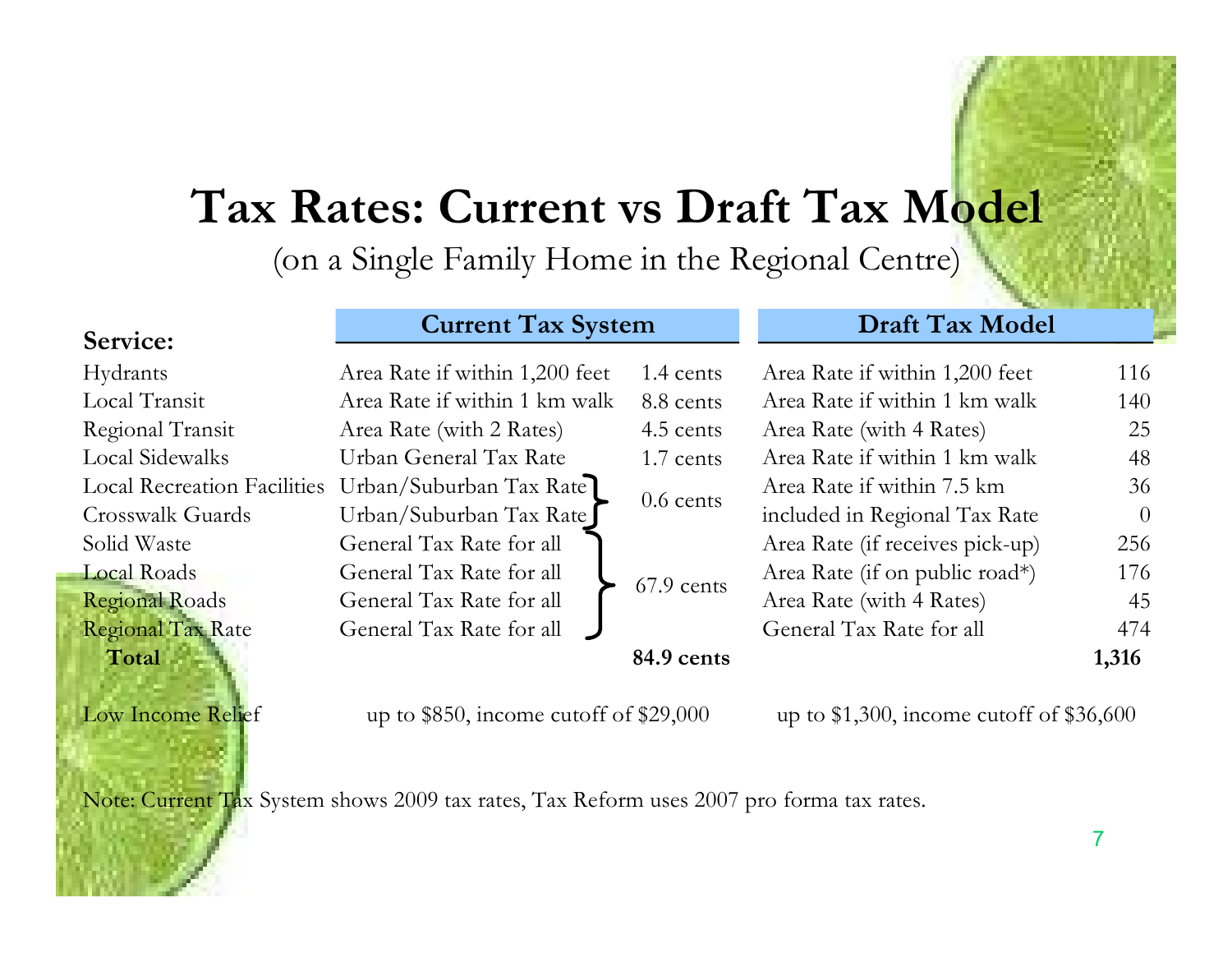# **The Difference**



Hydrants Stays on Area Rate Local Transit Stays on Area Rate Regional Transit Stays on Area Rate Solid Waste **General** to Area Tax Rate Local Roads General to Area Tax Rate Regional Tax Rate Stays as a General Rate

#### **Change**

Local Sidewalks Urban General to Area Tax Rate Local Recreation Facilities Urban/Suburban to Area Tax Rate Crosswalk Guards Urban/Suburban to Area Tax Rate Regional Roads **General to Area Tax Rate** 

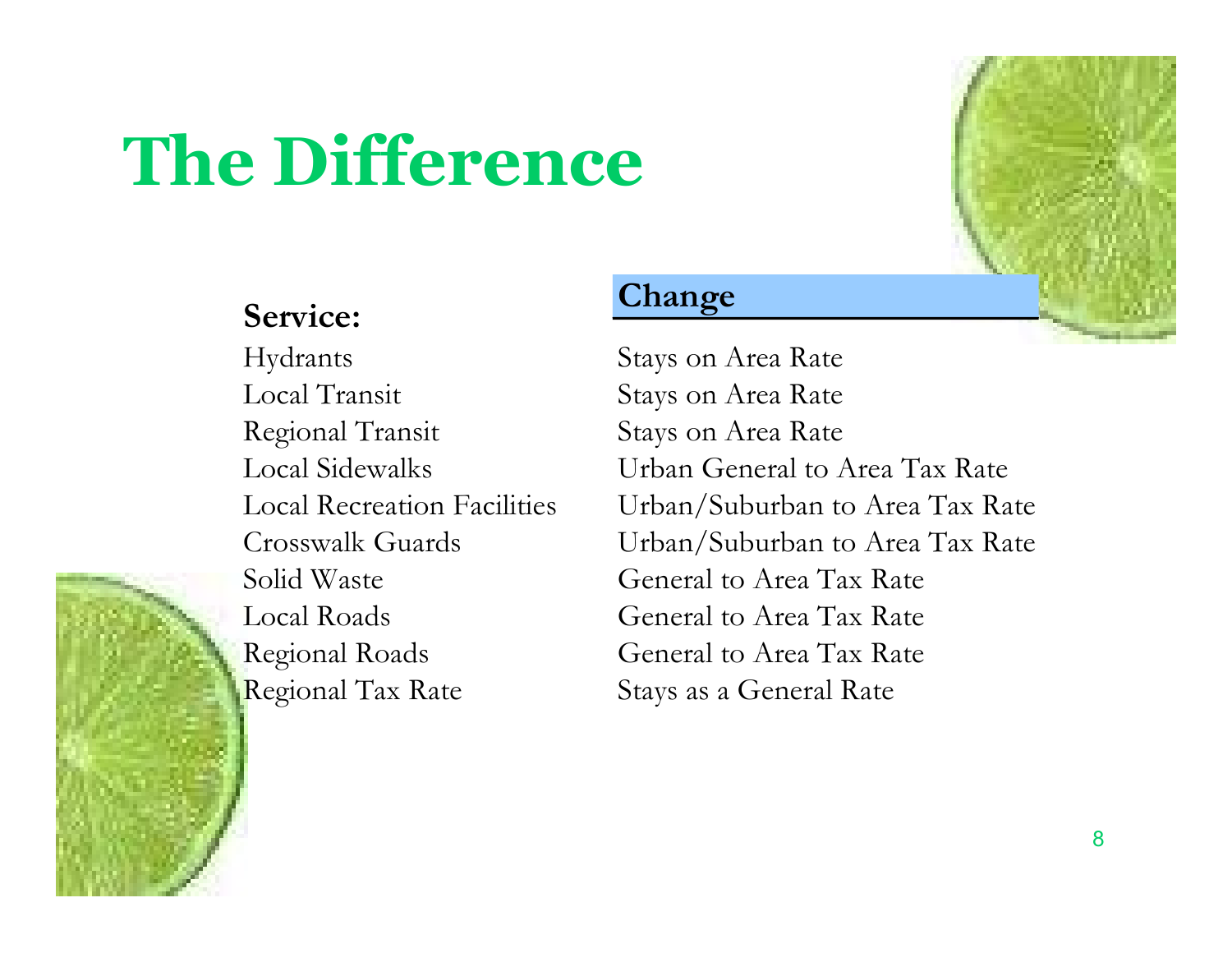### **Draft Tax Model Municipal Property Taxes**

|        |                                                                            | <b>Current</b><br><b>Municipal</b><br><b>Tax</b> | <b>Draft Tax</b><br>Model |  |
|--------|----------------------------------------------------------------------------|--------------------------------------------------|---------------------------|--|
| Low    | Under \$100,000                                                            | \$490                                            | \$1,170                   |  |
| Middle | \$100,001 to \$150,000<br>\$150,001 to \$200,000<br>\$200,001 to \$300,000 | \$1,340                                          | \$1,280                   |  |
| High   | \$300,001 to \$500,000<br>\$500,000 to \$1 million<br>Over \$1 million     | \$3,270                                          | \$1,280                   |  |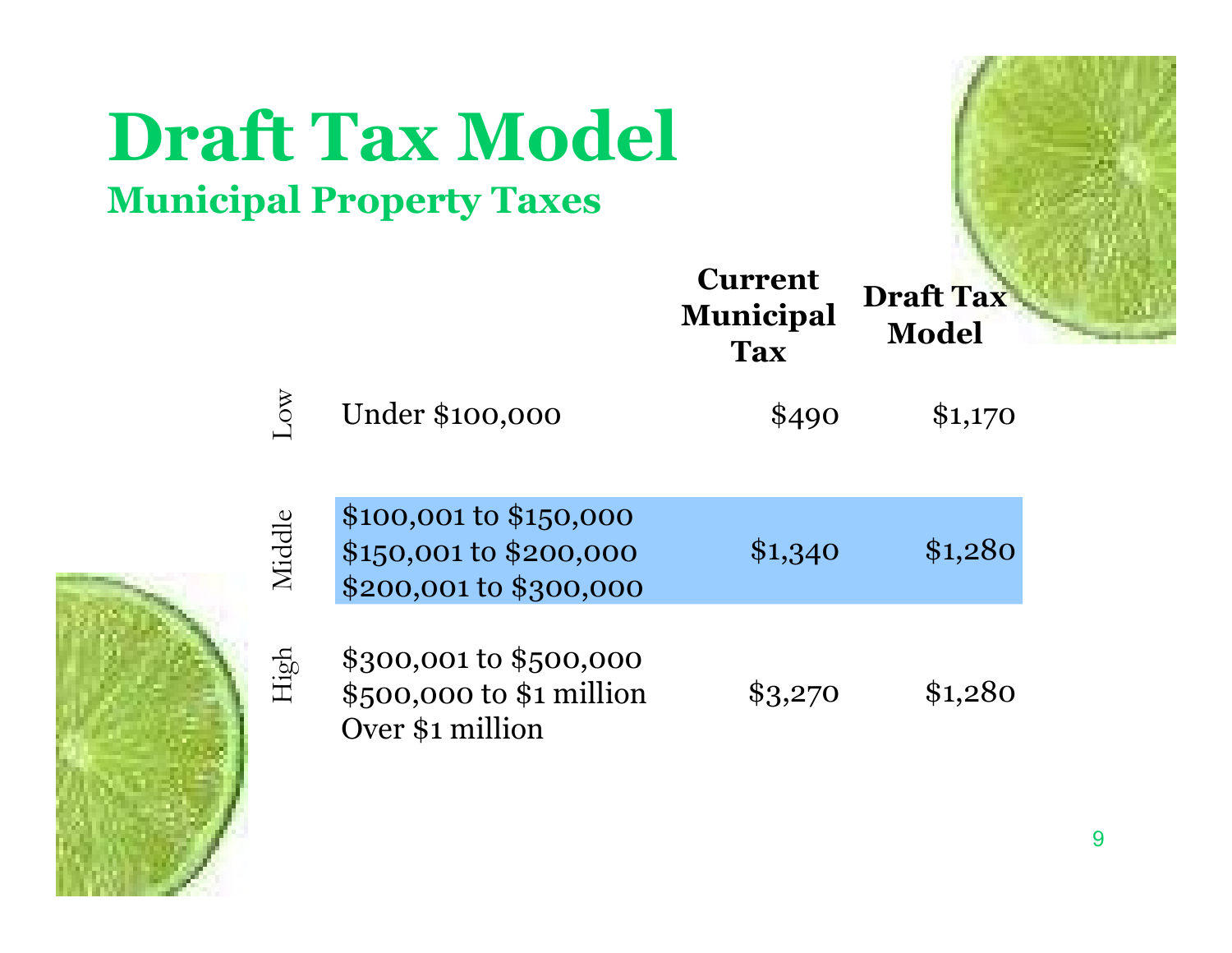### **Draft Tax Model Municipal and Provincial Property Taxes**

|           |                                                                            | <b>Current</b><br><b>Total Tax</b> | <b>Draft Tax</b><br><b>Model</b> |  |
|-----------|----------------------------------------------------------------------------|------------------------------------|----------------------------------|--|
| <b>WO</b> | Under \$100,000                                                            | \$740                              | \$1,420                          |  |
| Middle    | \$100,001 to \$150,000<br>\$150,001 to \$200,000<br>\$200,001 to \$300,000 | \$1,990                            | \$1,930                          |  |
| High      | \$300,001 to \$500,000<br>\$500,000 to \$1 million<br>Over \$1 million     | \$4,850                            | \$2,860                          |  |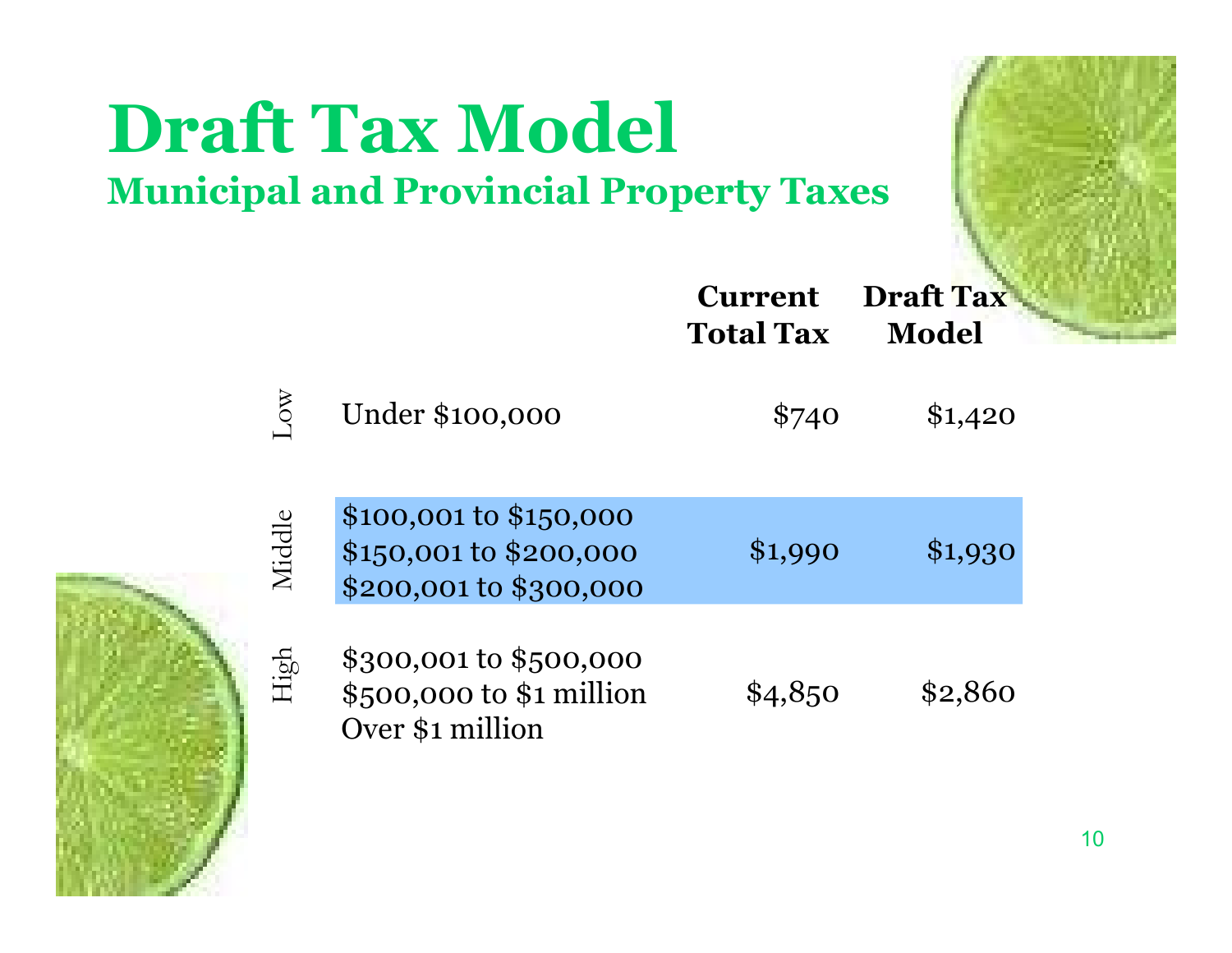### **Draft Tax Model but on Assessment**

### • **Suggestion:**

- Use the Draft Tax Model but on assessment, not dwelling units.
- Pro:
	- Impact is less drastic, aligns better with services.

### Con:

- Doesn't reduce dependence on assessment.
- Doesn't resolve issues with Density (eg Condos), New Homes, Sales



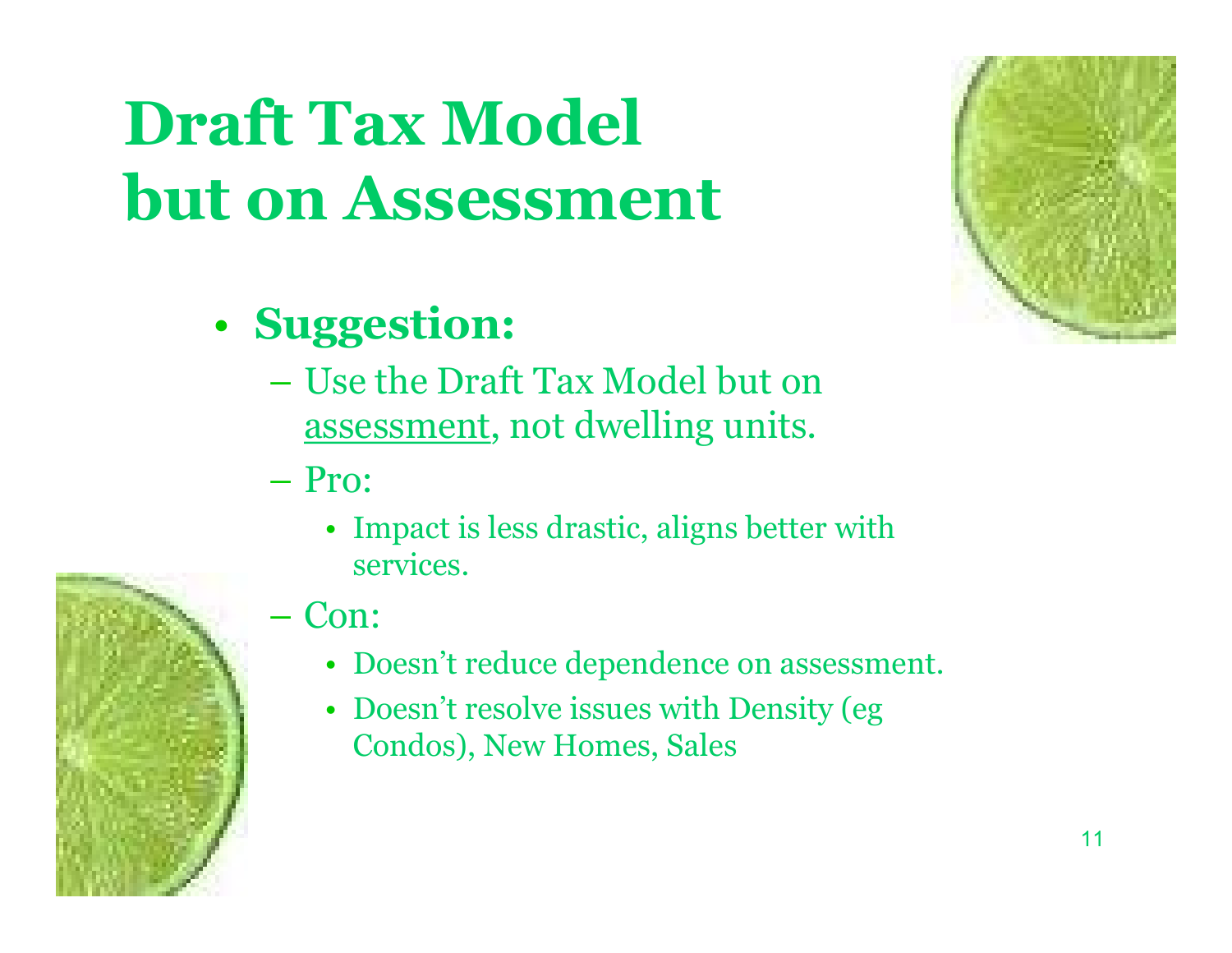### **Draft Tax Model on**

(on a Single Family Home in the Regional Centre)

#### **Service:**

#### **Draft Tax Model (Assessment)**

| Area Rate if within 1,200 feet  | 5.8 cents    |
|---------------------------------|--------------|
| Area Rate if within 1 km walk   | 9.3 cents    |
| Area Rate (with 4 Rates)        | 1.6 cents    |
| Area Rate if within 1 km walk   | 3.1 cents    |
| Area Rate if within 7.5 km      | 2.8 cents    |
| included in Regional Tax Rate   |              |
| Area Rate (if receives pick-up) | 16.9 cents   |
| Area Rate (if on public road*)  | $13.6$ cents |
| Area Rate (with 4 Rates)        | 2.9 cents    |
| General Tax Rate for all        | 27.9 cents   |
|                                 | 83.9 cents   |
|                                 |              |

Low Income Relief

up to \$850, income cutoff of \$29,000

12

\* Private road abutters receive a 25% credit against taxes.

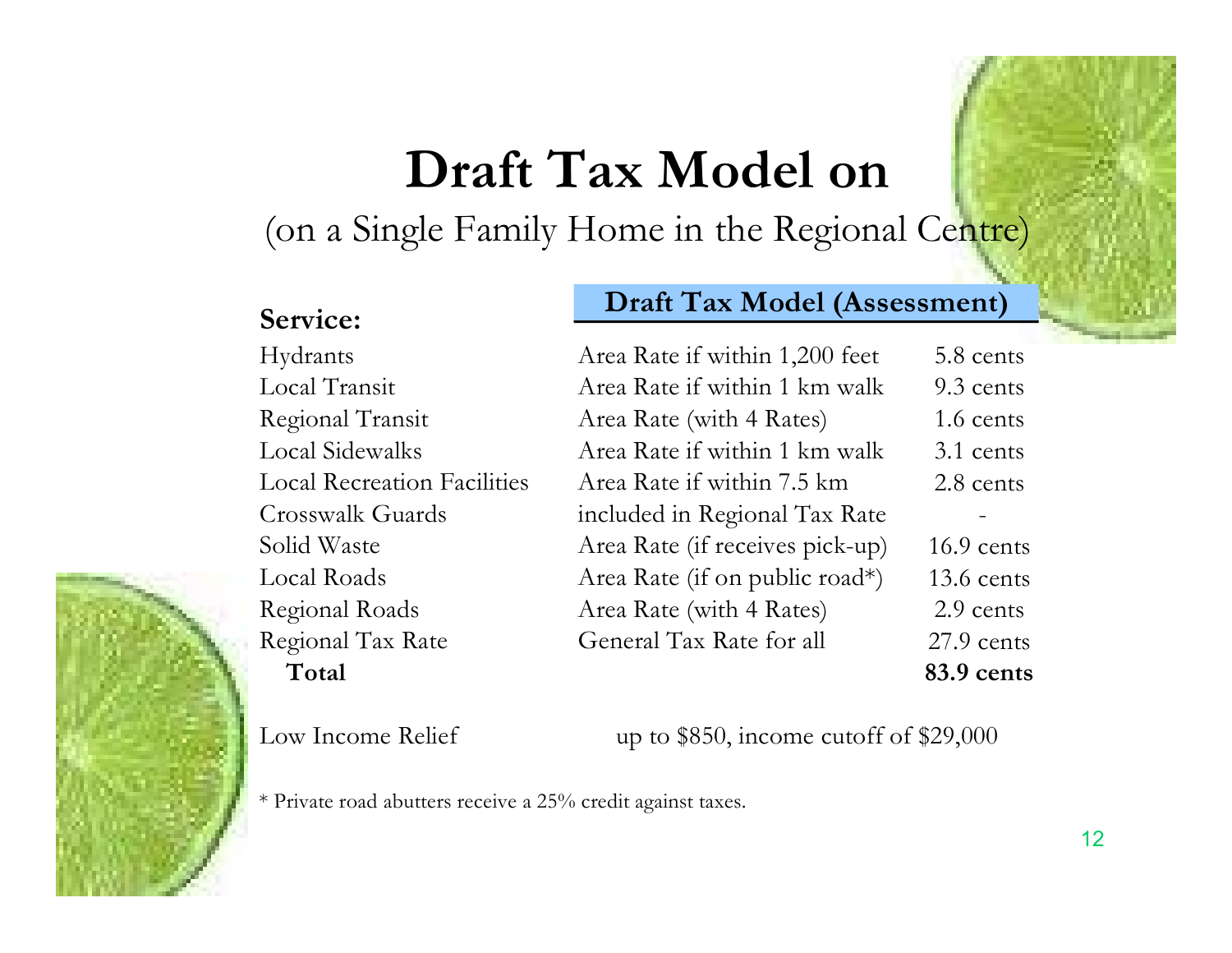| <b>Typical Tax Rates</b><br><b>Cents per \$100 of Assessment</b> |                                        |                                              |     |
|------------------------------------------------------------------|----------------------------------------|----------------------------------------------|-----|
|                                                                  | <b>Current Tax</b><br><b>Structure</b> | <b>Tax Reform</b><br>on<br><b>Assessment</b> |     |
| Urban Tax Rate                                                   | 0.840                                  |                                              |     |
| <b>Regional Centre</b><br><b>Urban Settlement</b>                |                                        | 0.839<br>0.886                               |     |
| Suburban Tax Rate                                                | 0.708                                  |                                              |     |
| Commutershed                                                     |                                        | 0.707                                        |     |
| <b>Rural Tax Rate</b>                                            | 0.702                                  |                                              |     |
| Resource                                                         |                                        | 0.612                                        |     |
|                                                                  |                                        |                                              | 10. |

Specific tax rates will vary with services for individual properties. Not all current area tax rates are included.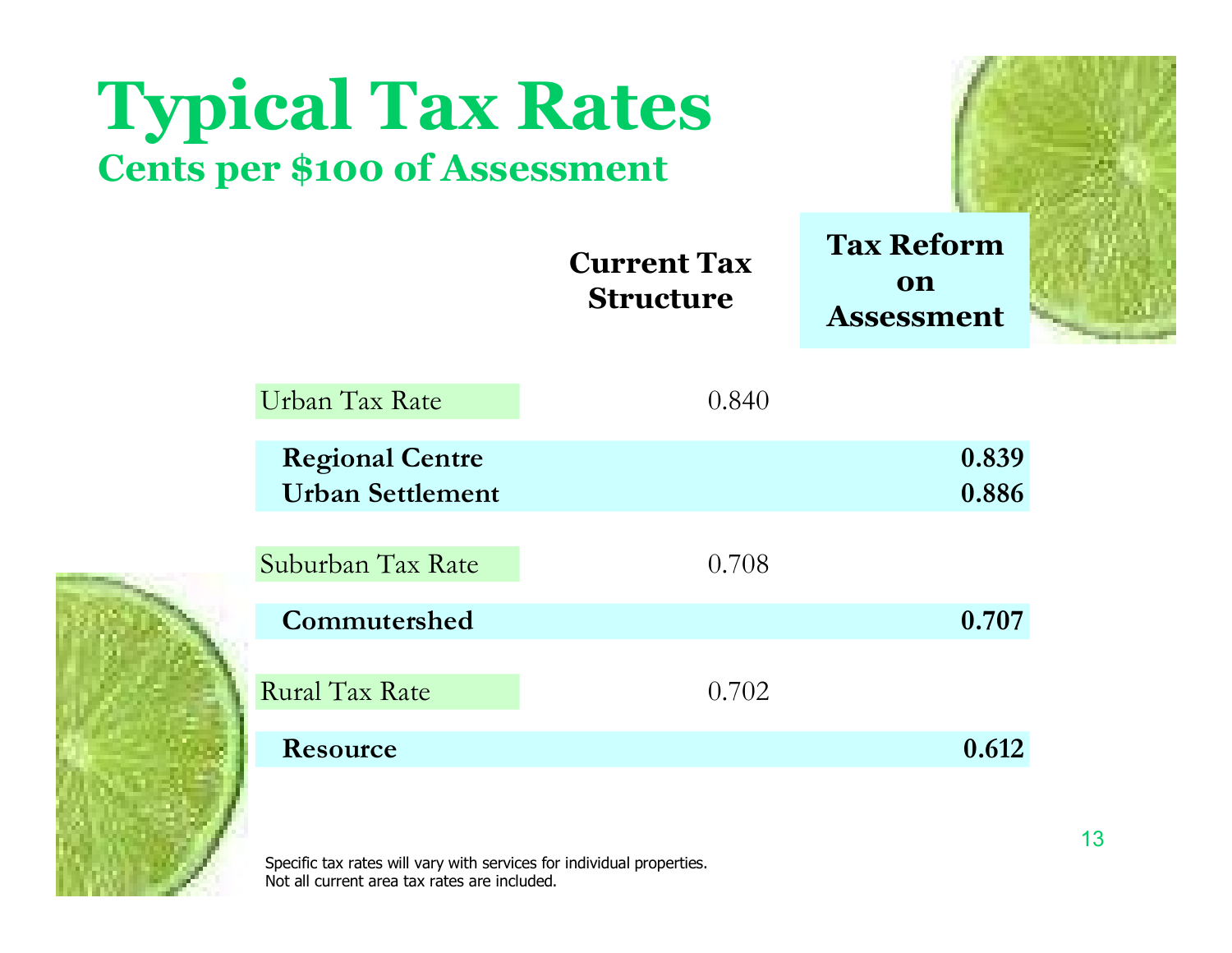### **Draft Tax Model (Assessment) Municipal and Provincial Property Taxes Current Total Tax Draft Tax Model (Assessment)**  $\frac{2}{5}$  Under \$100,000 \$740 \$720 \$100,001 to \$150,000 \$150,001 to \$200,000 \$200,001 to \$300,000 \$300,001 to \$500,000 \$500,000 to \$1 million Over \$1 million  $$1,990$   $$2,010$ Higg<br>Higg  $\mathbf{\Xi}$  $$4,850$   $$4,850$ Middle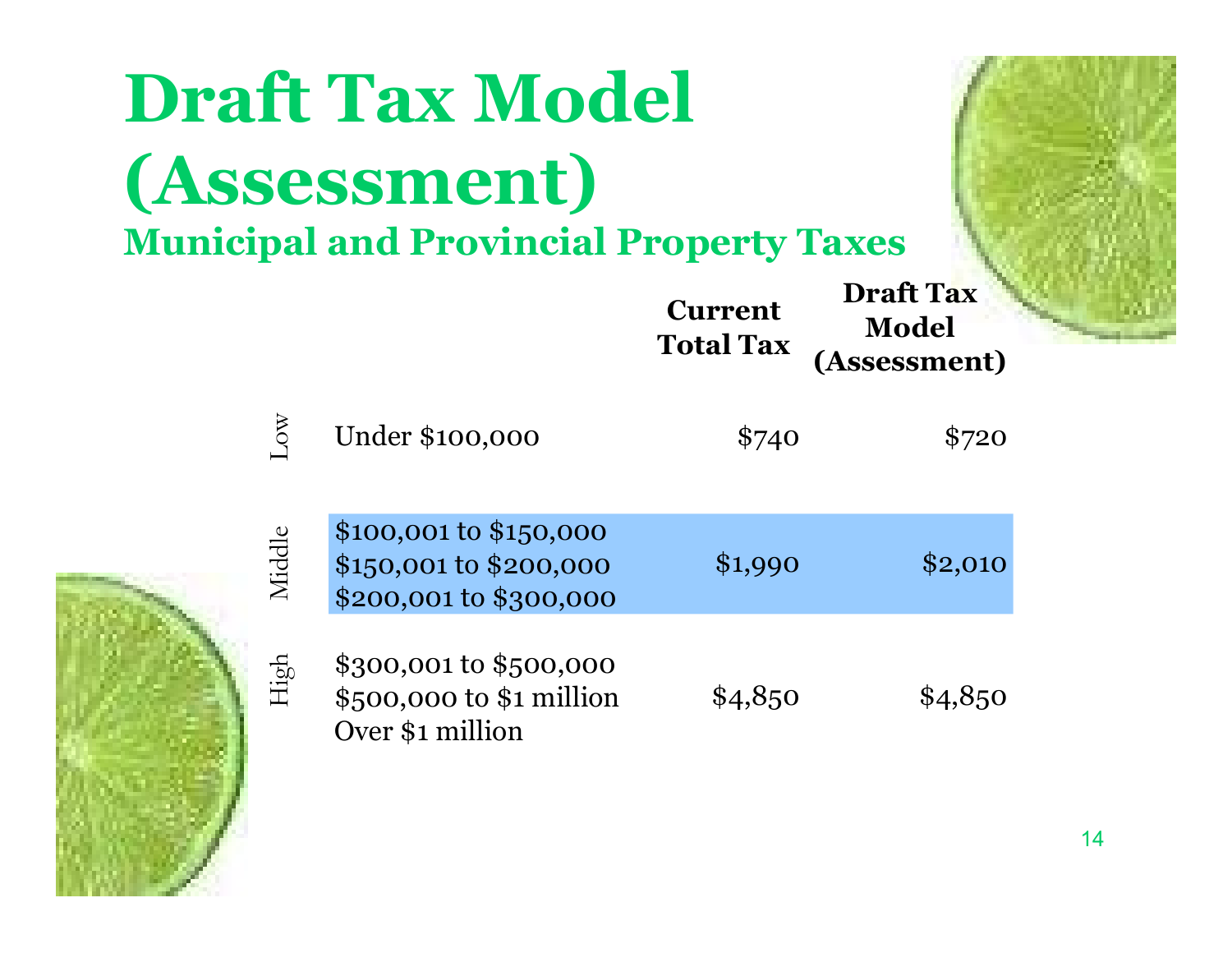# **Tax Reform on Solid Waste**



### • **Suggestion:**

- –Implement the Solid Waste portion of Tax Reform.
- –Solid Waste is paid as a flat amount
	- Paid only by those getting residential pick-up –All other taxes are paid using assessment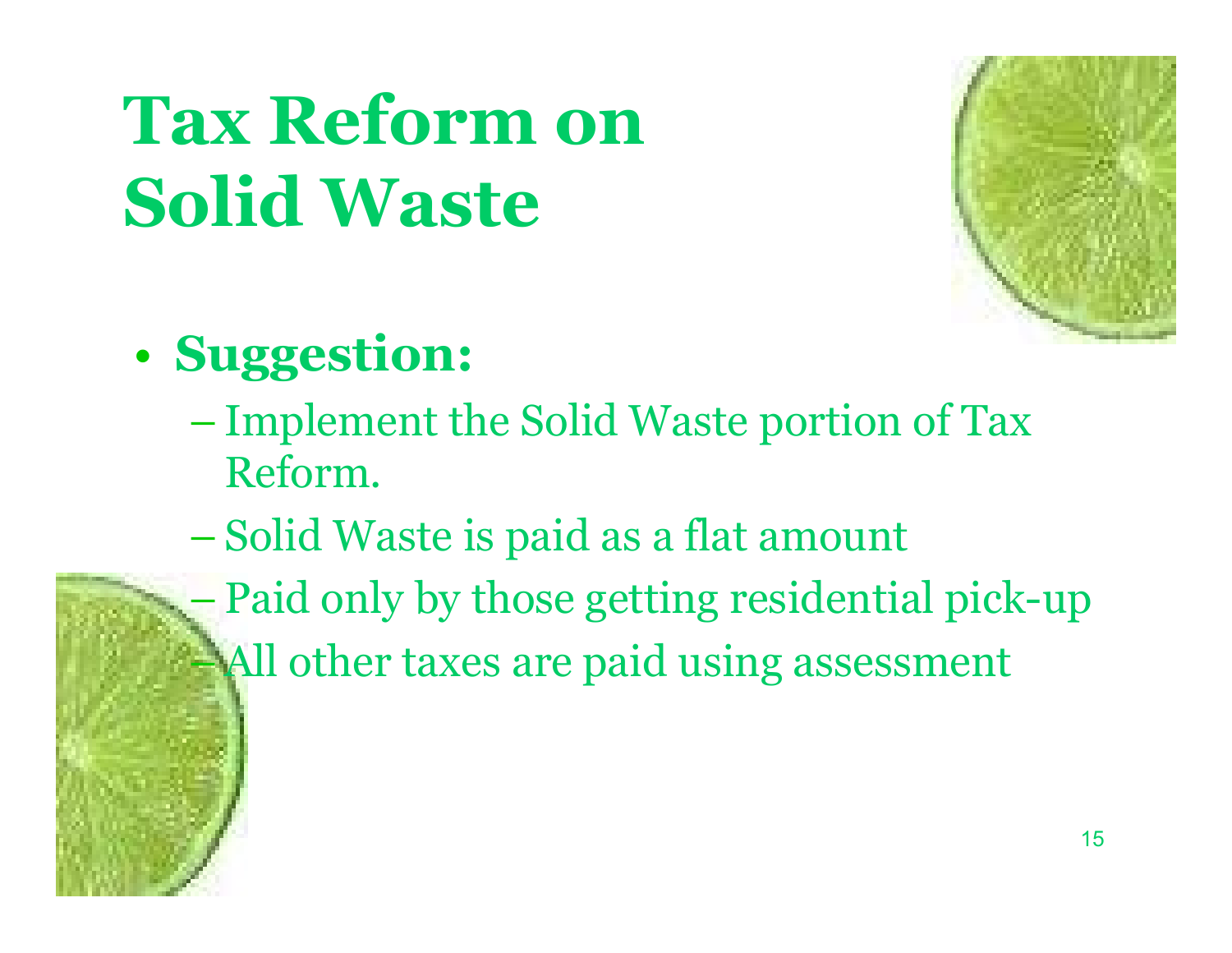|        | <b>Tax Reform on</b><br><b>Solid Waste</b><br><b>Municipal and Provincial Property Taxes</b> |                                    |                                             |
|--------|----------------------------------------------------------------------------------------------|------------------------------------|---------------------------------------------|
|        |                                                                                              | <b>Current</b><br><b>Total Tax</b> | <b>Change</b><br>just Solid<br><b>Waste</b> |
| WO     | Under \$100,000                                                                              | \$740                              | \$900                                       |
| Middle | \$100,001 to \$150,000<br>\$150,001 to \$200,000<br>\$200,001 to \$300,000                   | \$1,990                            | \$2,000                                     |
| High   | \$300,001 to \$500,000<br>\$500,000 to \$1 million<br>Over \$1 million                       | \$4,850                            | \$4,490                                     |
|        |                                                                                              |                                    |                                             |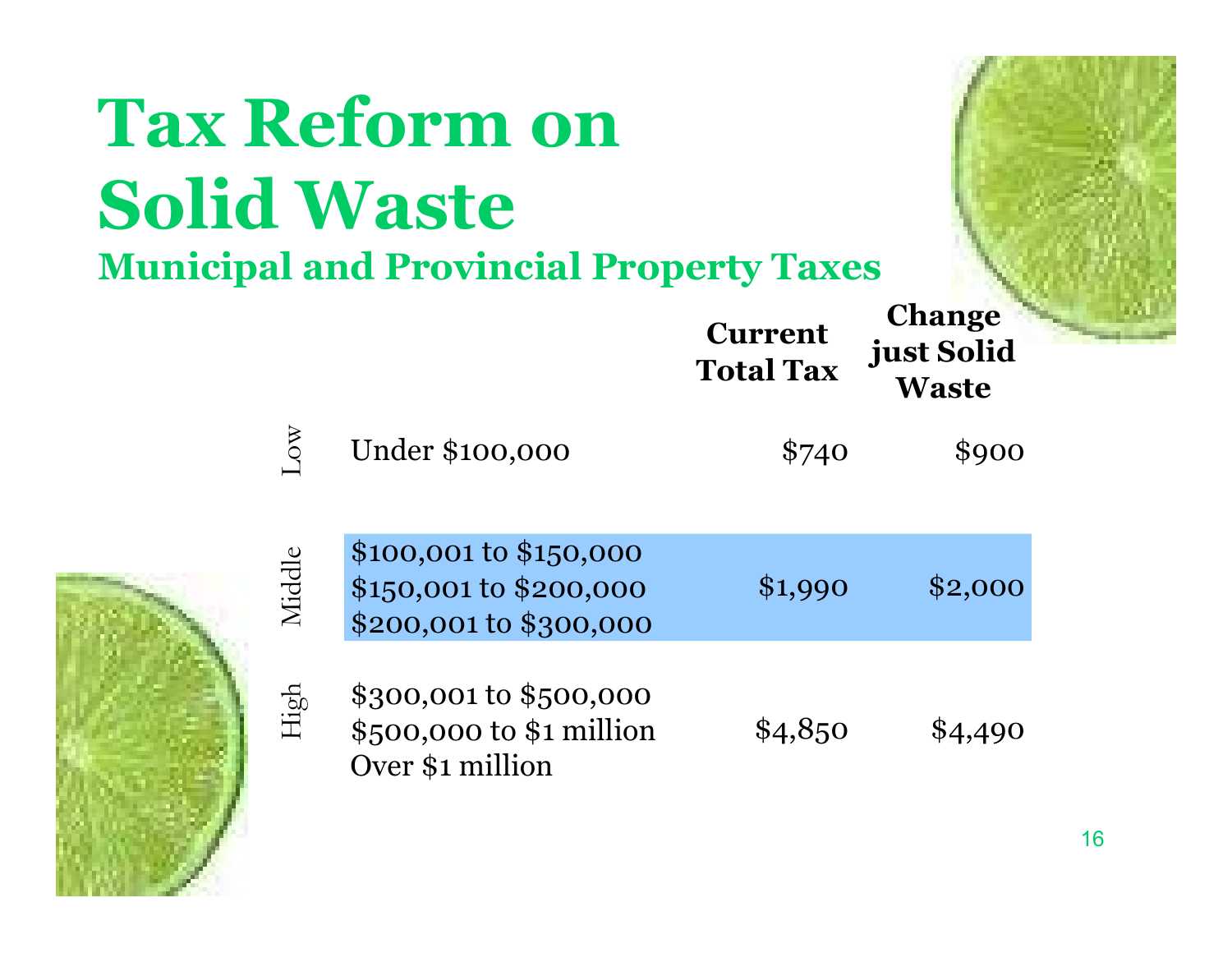# **Who Pays for Solid Waste**



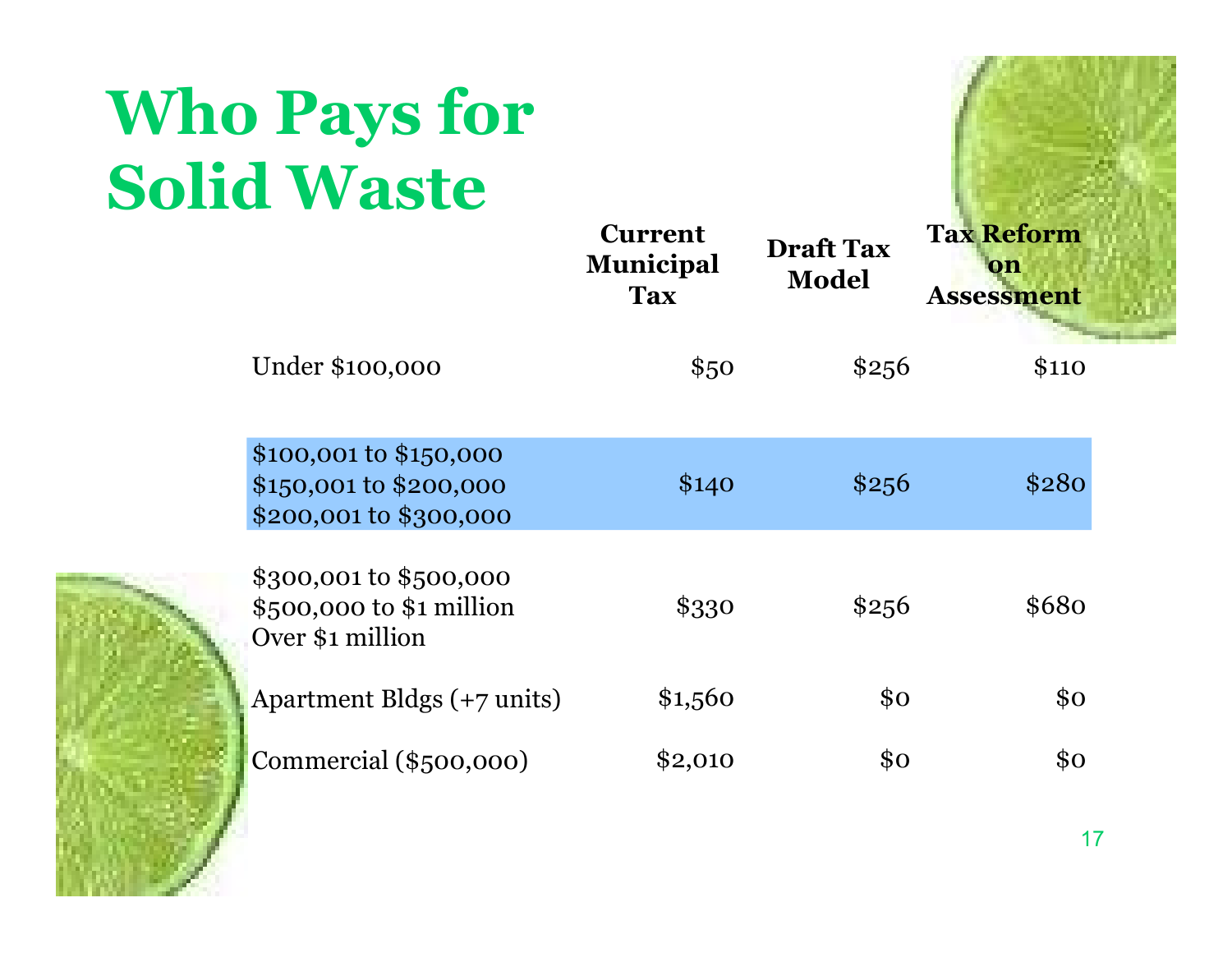

# **Single Tax Rate**

- **Suggestion:**
	- One single tax rate (79.6 cents) replaces all tax rates
		- Urban, suburban and rural general tax rates and area tax rates.



–If Assessment works, why do we need all these tax rates.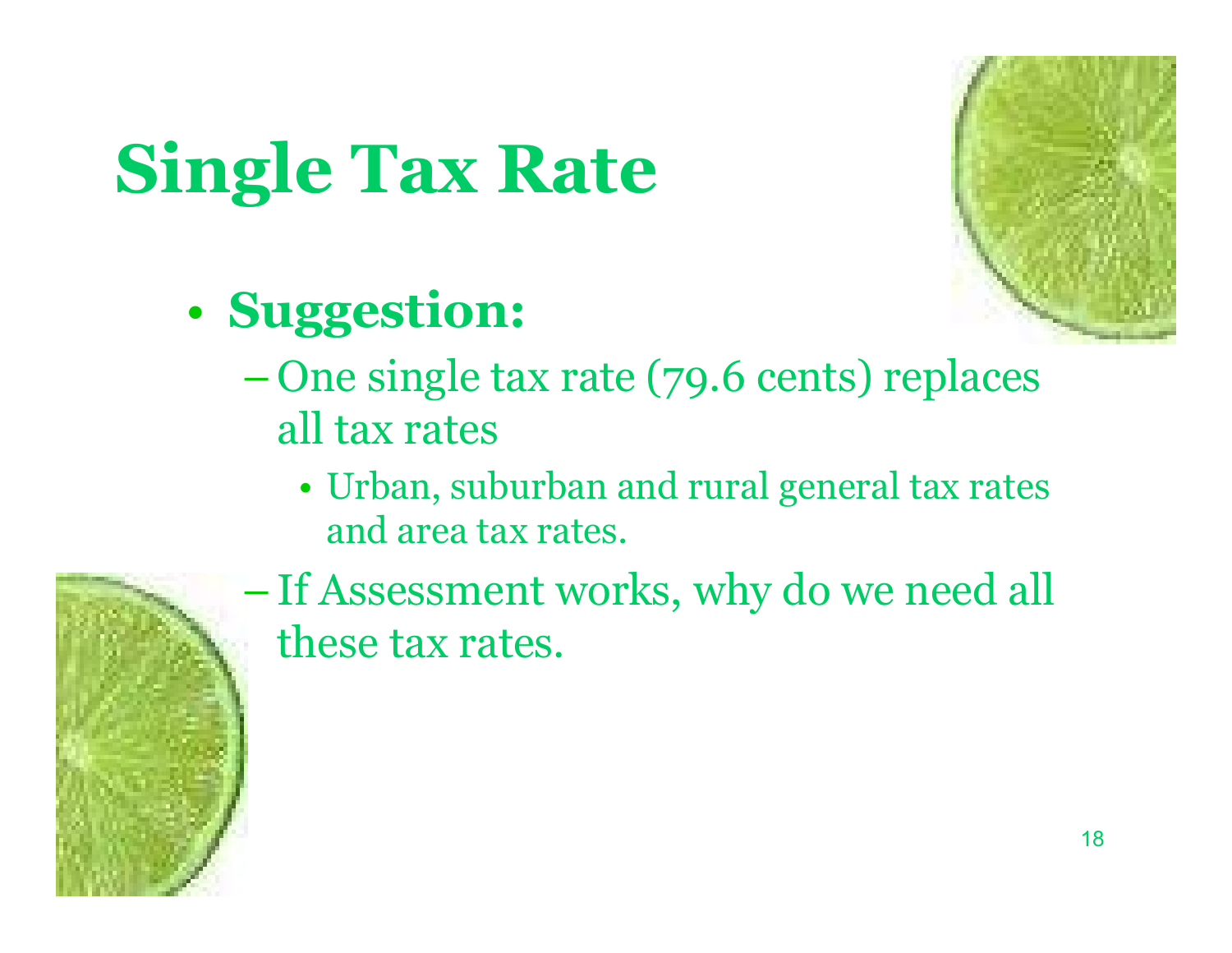### **Single Tax Rate Municipal and Provincial Property Taxes**

| $\infty$ | Under \$100,000                                                            | \$740   | \$750   |
|----------|----------------------------------------------------------------------------|---------|---------|
| Middle   | \$100,001 to \$150,000<br>\$150,001 to \$200,000<br>\$200,001 to \$300,000 | \$1,990 | \$1,980 |
| High     | \$300,001 to \$500,000<br>\$500,000 to \$1 million<br>Over \$1 million     | \$4,850 | \$4,800 |

**Current**

**Single Tax**

**Rate**

**Total Tax**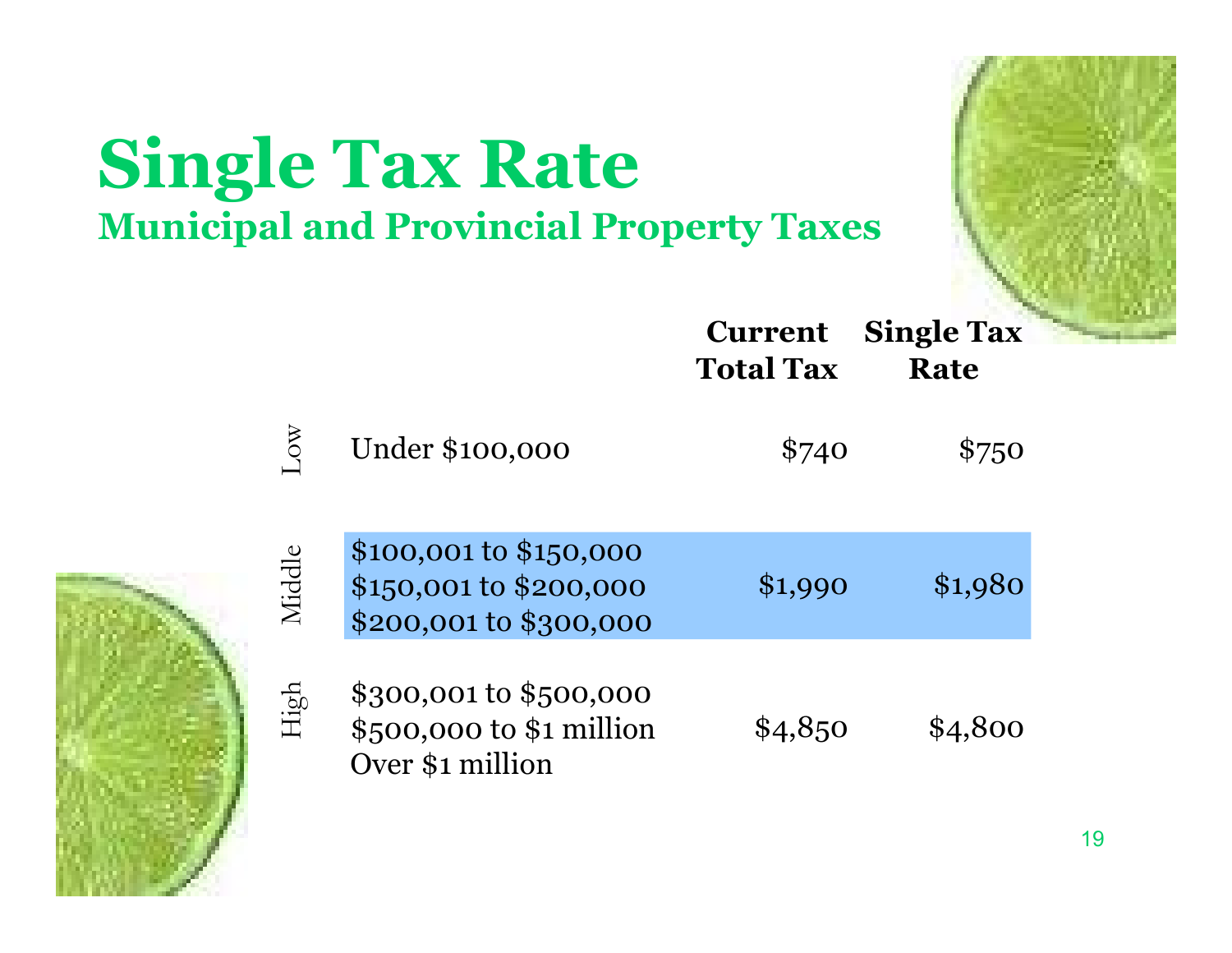## **Adjustment for Lower**  and Middle-Value Homes

- **Suggestions:**
	- –Credit and Surtax
		- \$300 Credit for homes under \$100,000
		- \$825 Surtax for homes over \$300,000
	- Use Tax Reform for 50% of costs
	- –Staggered Tax Rates
	- Rebate for Middle Income families
		- "Working Poor"



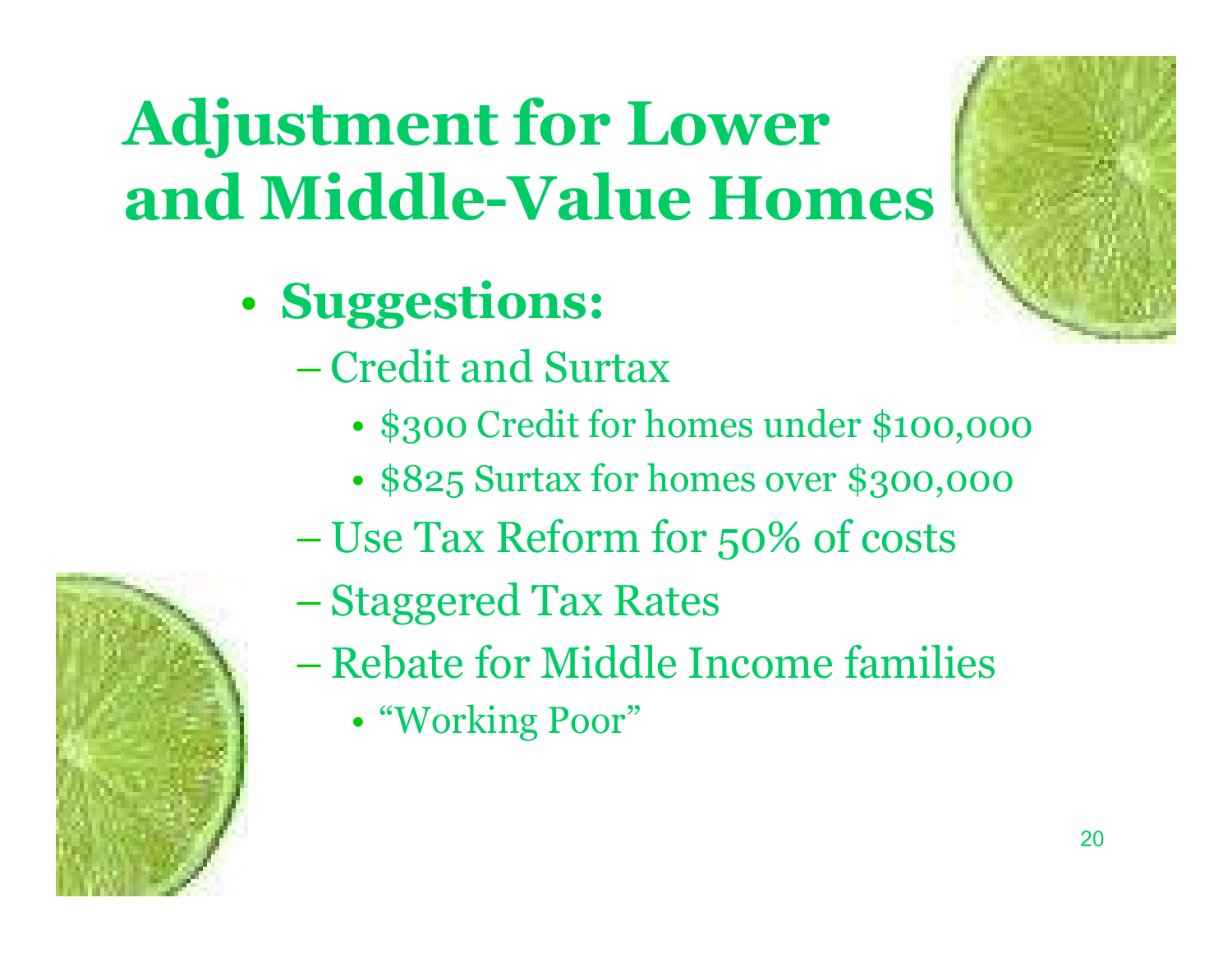### **Credit and Surtax Municipal and Provincial Property Taxes**

|           |                                                                            | vur vur<br><b>Total Tax</b> | vi vuit anu<br><b>Surtax</b> |  |
|-----------|----------------------------------------------------------------------------|-----------------------------|------------------------------|--|
| <b>WO</b> | Under \$100,000                                                            | \$740                       | \$1,120                      |  |
| Middle    | \$100,001 to \$150,000<br>\$150,001 to \$200,000<br>\$200,001 to \$300,000 | \$1,990                     | \$1,940                      |  |
| High      | \$300,001 to \$500,000<br>\$500,000 to \$1 million<br>Over \$1 million     | \$4,850                     | \$3,690                      |  |

**Current**

**Credit and**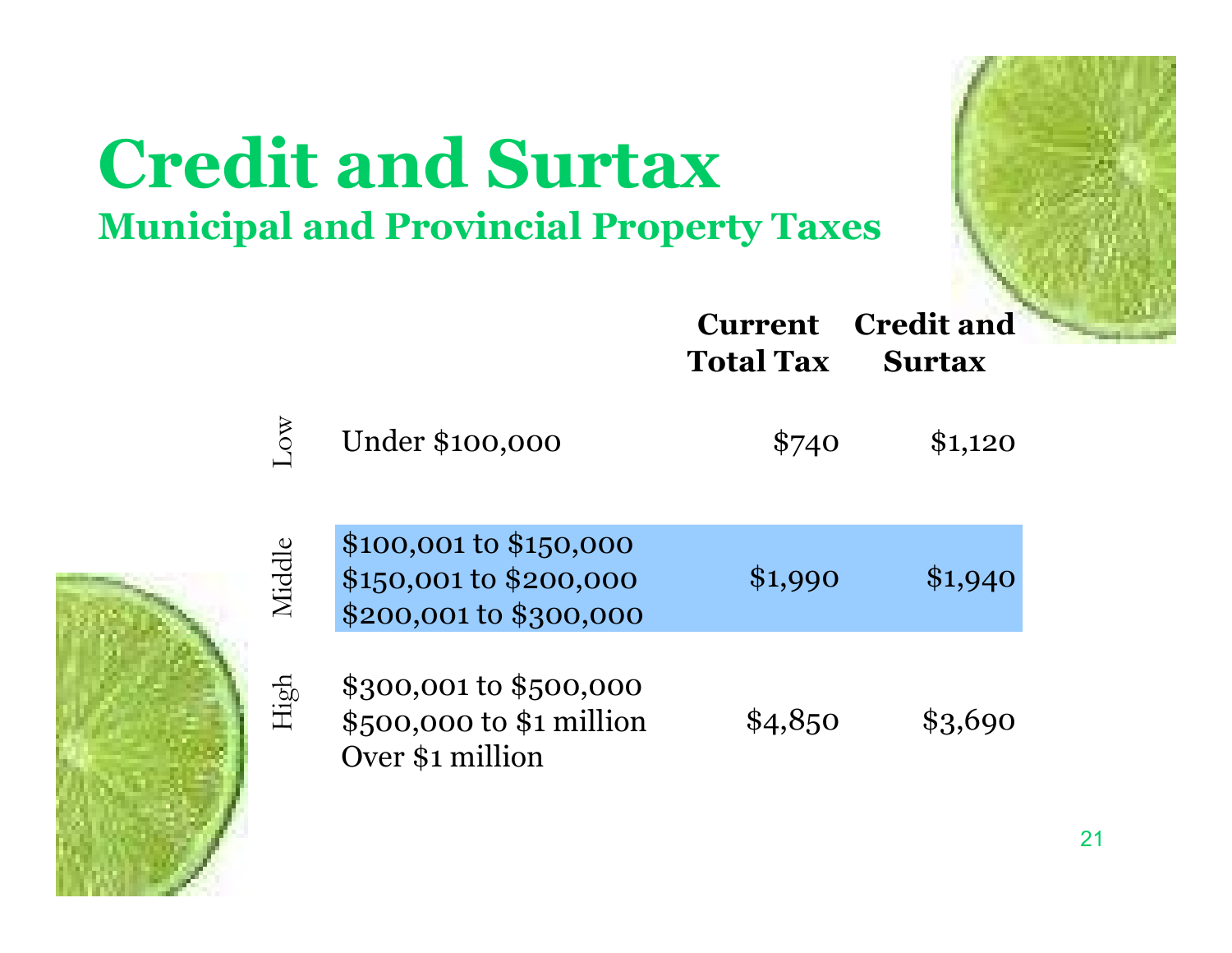# **Co. Adams Model**

### • **Suggestion:**

- –Freeze Current Taxes.
- –Additional Revenues are
	- Spread equally across all taxpayers, or,
	- Pro-rated according to current tax bill





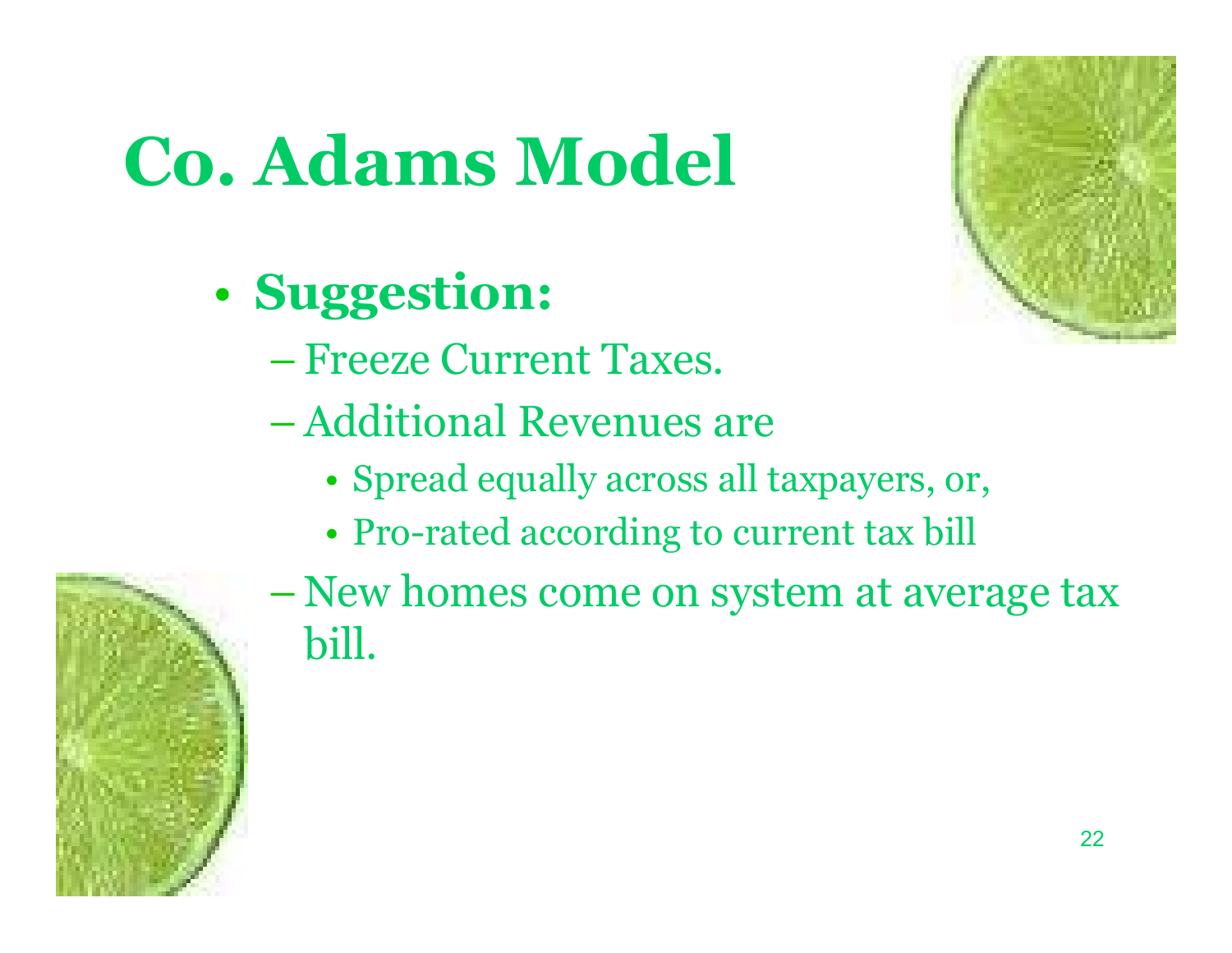### **Co. Adams Model Impact of Raising \$10m**



|        |                                                                            | <b>UULLUID</b><br><b>Total Tax</b> | тличниша<br><b>Tax</b> | <b>Future Tax</b> |
|--------|----------------------------------------------------------------------------|------------------------------------|------------------------|-------------------|
| Tow    | Under \$100,000                                                            | \$740                              | \$60                   | \$800             |
| Middle | \$100,001 to \$150,000<br>\$150,001 to \$200,000<br>\$200,001 to \$300,000 | \$1,990                            | \$60                   | \$2,0,50          |
| High   | \$300,001 to \$500,000<br>$$500,000$ to $$1$ million<br>Over \$1 million   | \$4,850                            | \$60                   | \$4,910           |

**Current** 

**+Additional**

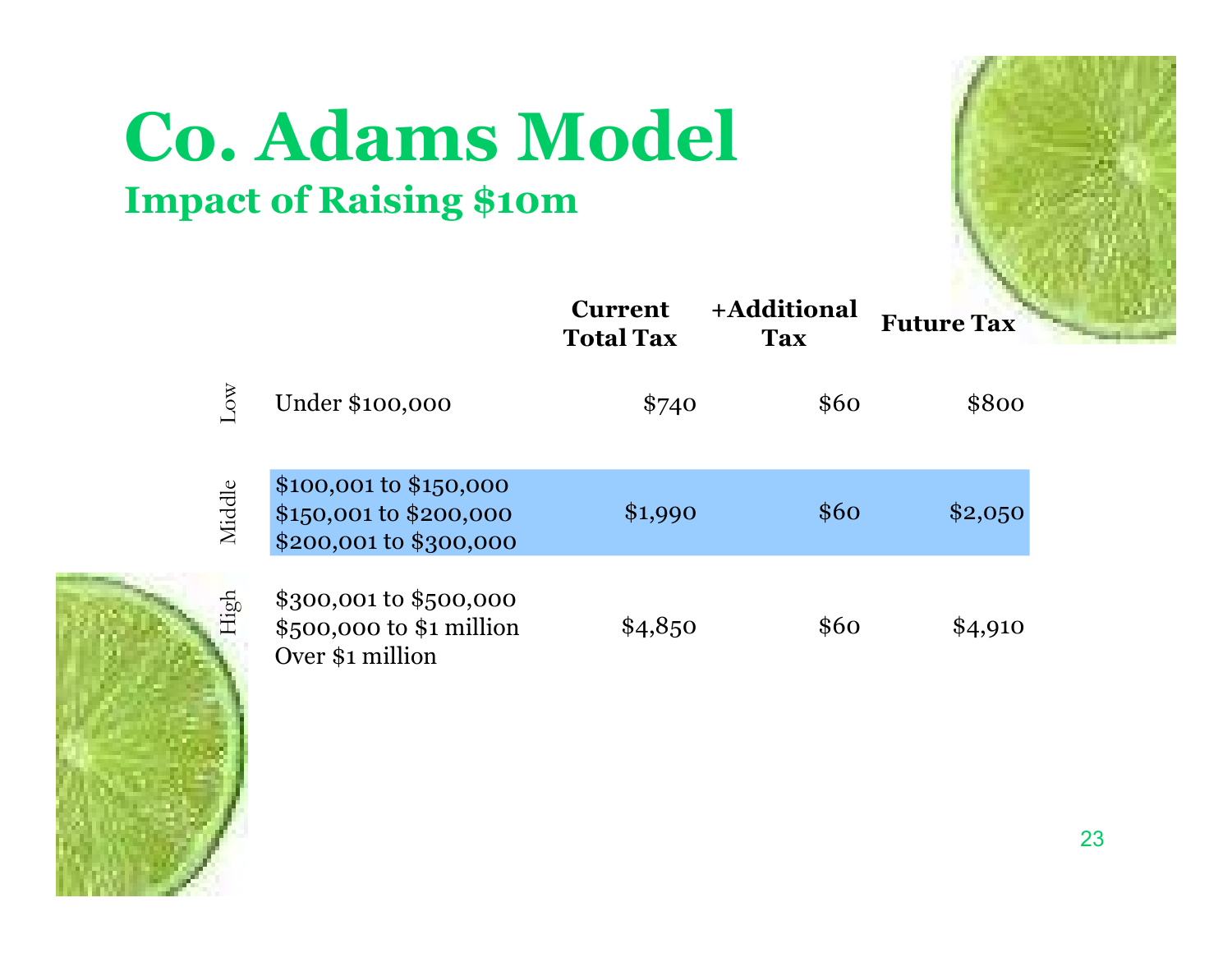## **Co. Adams Model (Variation)**





- Use Draft Tax Model (Assessment)
	- Adjustment for Condos/Apartments
- –Freeze or Limit Current Tax Levy
	- Additional Revenues are spread equally across all taxpayers.



– New homes, Sales come on system using Draft Tax Model flat amounts.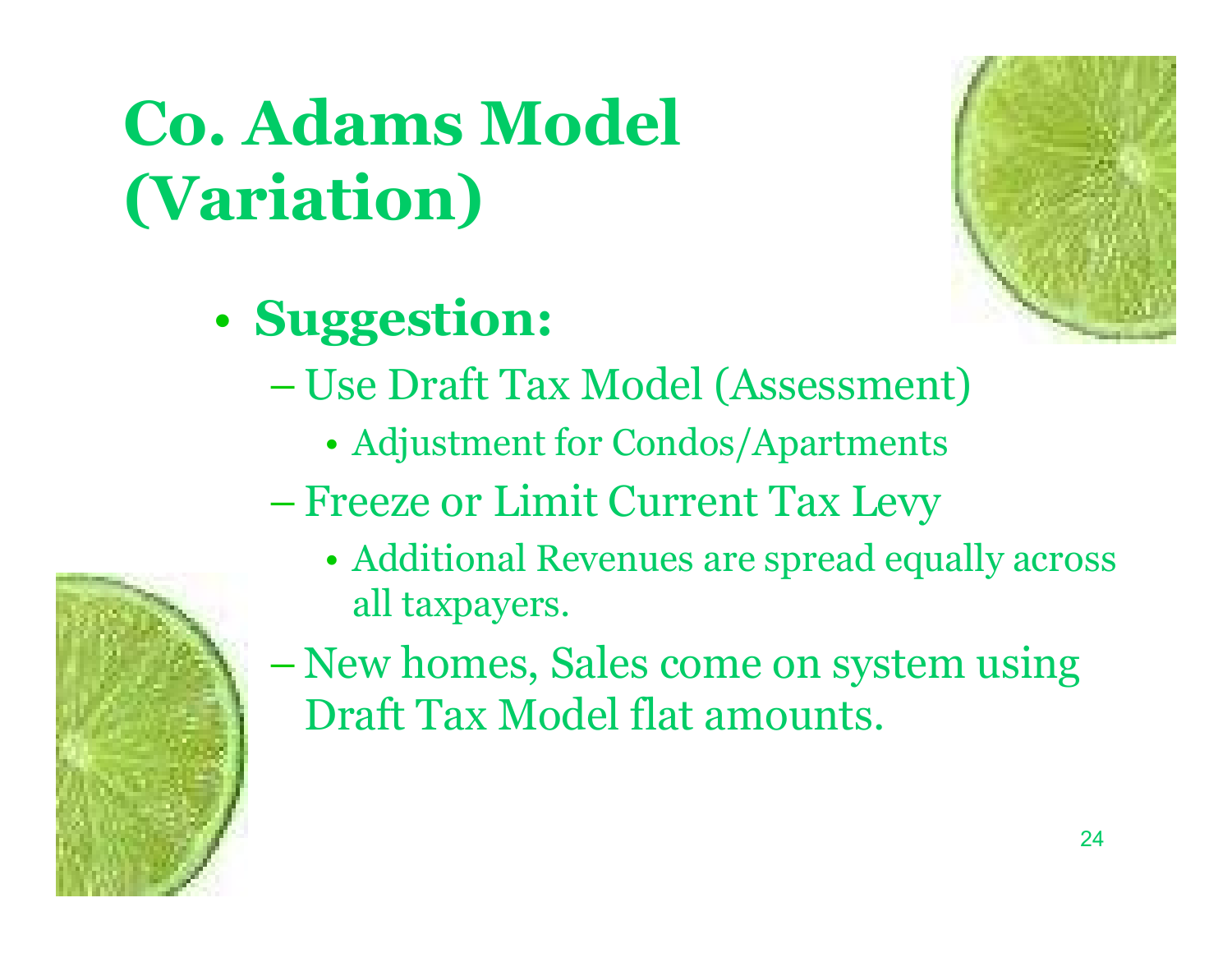# **Co. Adams Model (Variation)**



|           |                                                                            | <b>Existing Homes</b>              |                                                  |                                         |
|-----------|----------------------------------------------------------------------------|------------------------------------|--------------------------------------------------|-----------------------------------------|
|           |                                                                            | <b>Current</b><br><b>Total Tax</b> | <b>Draft Tax</b><br><b>Model</b><br>(Assessment) | <b>New</b><br><b>Homes</b><br>and Sales |
| <b>NO</b> | Under \$100,000                                                            | \$740                              | \$720                                            | \$1,420                                 |
| Middle    | \$100,001 to \$150,000<br>\$150,001 to \$200,000<br>\$200,001 to \$300,000 | \$1,990                            | \$2,010                                          | \$1,930                                 |
| High      | \$300,001 to \$500,000<br>$$500,000$ to $$1$ million<br>Over \$1 million   | \$4,850                            | \$4,850                                          | \$2,860                                 |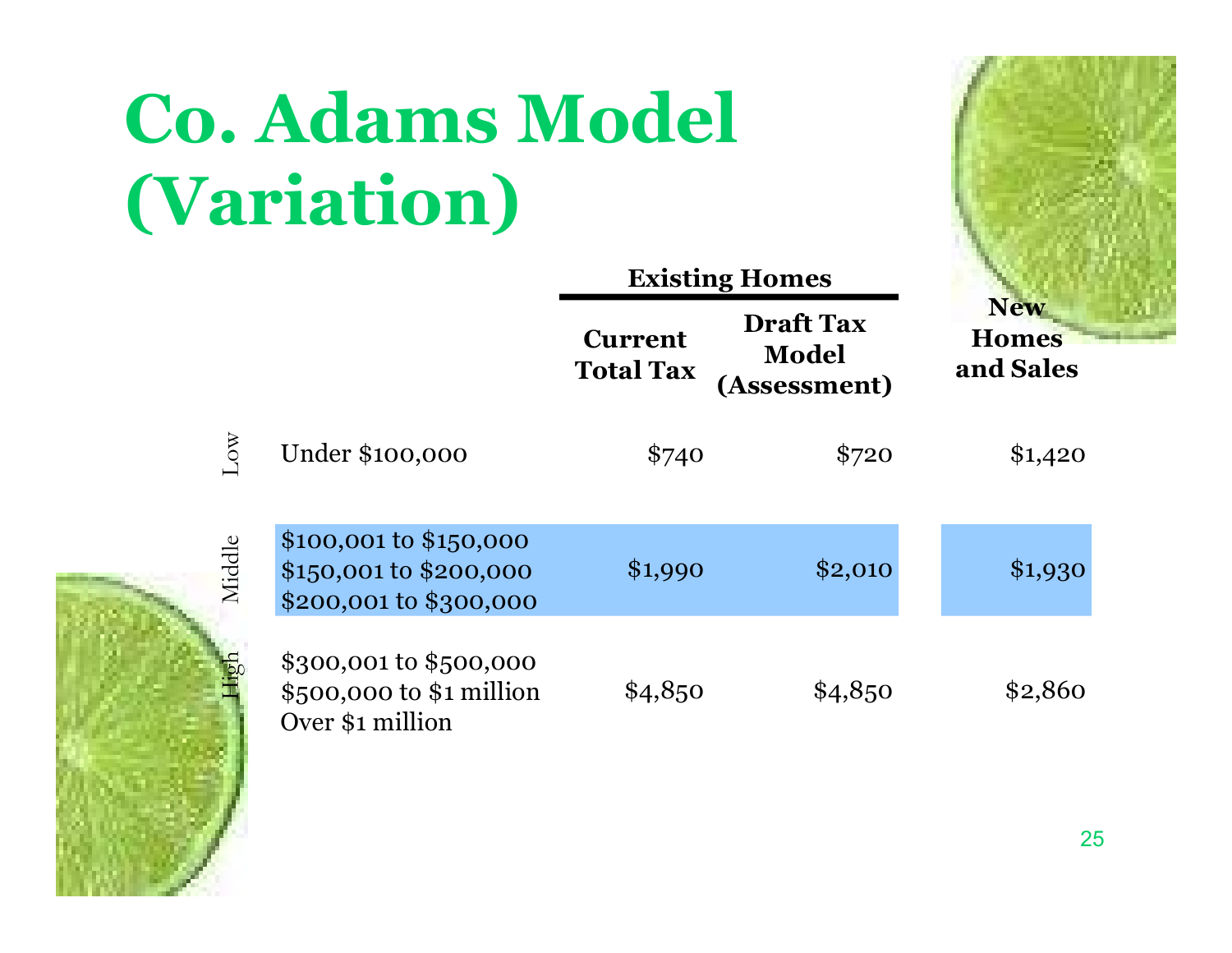# **Low and Middle Income Approaches**

- **Suggestions:**
	- Flat Amounts
		- Currently max of \$850
	- Income Thresholds
		- Currently at \$29,000
	- Circuit Breakers
		- Tax set at maximum % of income, eg if income is \$10,000, 5% circuit breaker limits tax to \$500.
	- **Other** 
		- Earned Income, Seniors, Apartments



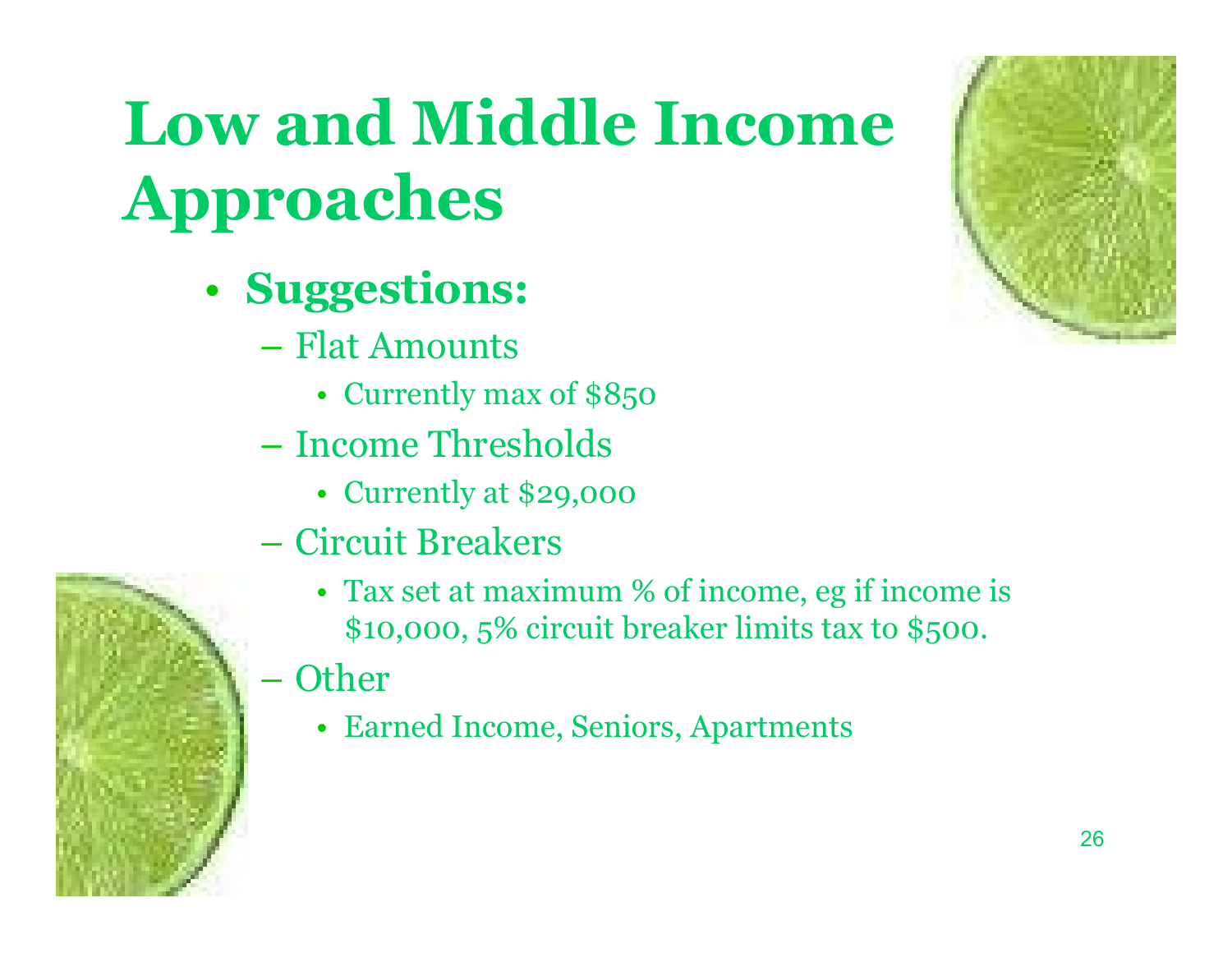#### 27 10% \$0 \$500 \$1,000 \$1,500 \$2,000  $\frac{100}{2,500}$ Highest 10% Next 20% Next 20% Next 20% Next 20% Lowest **Assessment Range Tax Bill** ■ Net Tax □ Rebate **Variation in Tax Bills for Low Income Rebate, 2007** Rebate is a flat amount. 12% 7% 5% 3% 2% 1%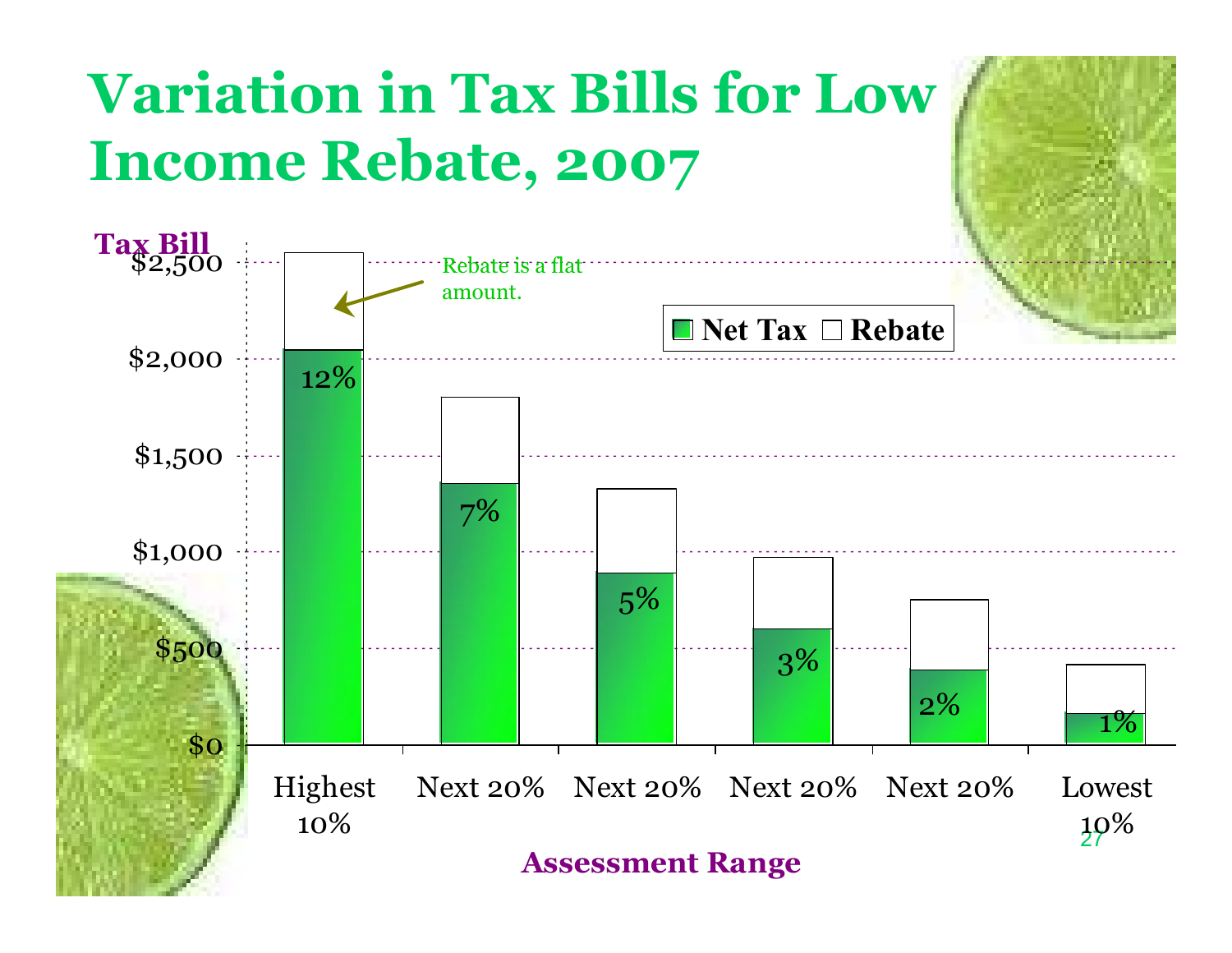# **Variation in Tax Bills for Low Income Rebate, Tax Reform**